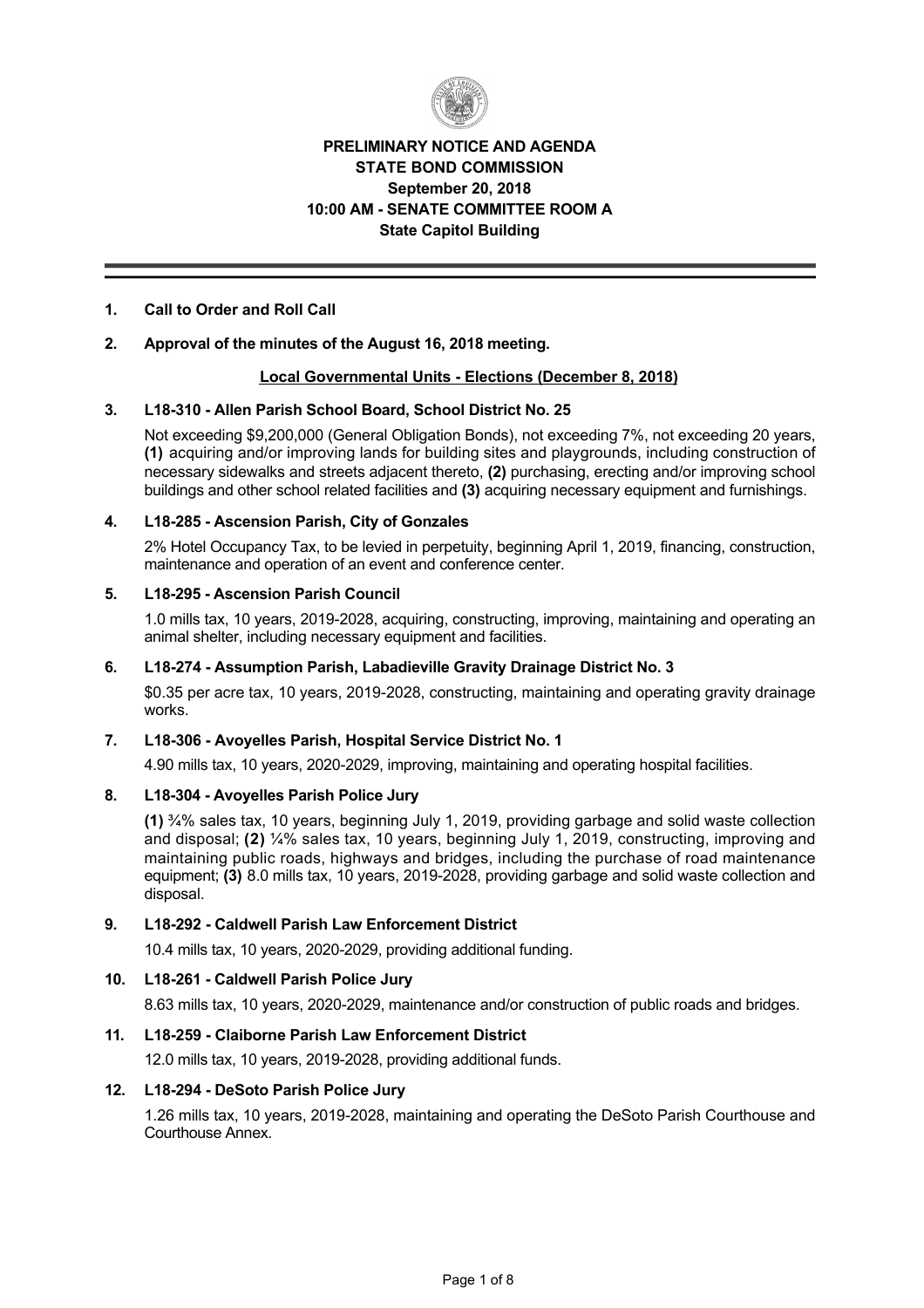# **13. L18282 East Baton Rouge Parish, East Side Fire Protection District No. 5**

10.0 mills tax, 10 years, 20192028, **(1)** development, operation and maintenance of fire protection facilities and **(2)** paying the costs of obtaining water for fire protection purposes, including charges for fire hydrant rentals and service.

### **14. L18267 East Baton Rouge Parish, Metropolitan Council of the Parish of East Baton Rouge and City of Baton Rouge**

1.5 mills tax, 10 years, 2019-2028, (1) operating and maintaining a treatment center that will provide mental health and substance abuse services and **(2)** providing funds for adequate administrative and support staff.

### **15. L18268 East Baton Rouge Parish, Metropolitan Council of the Parish of East Baton Rouge and City of Baton Rouge, East Baton Rouge Capital Improvements District**

1/2% sales tax, 30 years, April 1, 2019 March 31, 2049, **(1) (a)** construct or improve roads, including drainage projects and traffic synchronization, **(b)** improve existing corridors to increase mobility, including signal synchronization and sidewalks, **(c)** construct community enhancement projects, including drainage, lights and sidewalks, **(2)** improve the Advanced Traffic Management Center, such improvements prioritized within the Parish of East Baton Rouge and Baton Rouge as described in the MovEBR Plan dated August 8, 2018 and within Baker, Zachary and Central as determined by the applicable governing authority and **(3)** fund proceeds into bonds.

# **16. L18263 Franklin Parish, Fire Protection District No. 2**

10.53 mills tax, 10 years, 2021-2030, (1) acquiring, constructing, improving, maintaining and operating fire protection facilities and equipment and **(2)** paying the costs of obtaining water for fire protection purposes.

# 17. L18-262 - Franklin Parish, Fire Protection District No. 4

10.66 mills tax, 10 years, 2020-2029, acquiring, constructing, improving, maintaining and operating fire protection facilities and equipment, including paying the cost of obtaining water for fire protection purposes.

### **18. L18311 Franklin Parish Police Jury**

**(1)** 3.30 mills tax, 10 years, 20212030, supporting, operating and maintaining a parishwide Health Unit; **(2)** 7.67 mills tax, 10 years, 2021-2030, improving, maintaining and operating the public library; **(3)** 2.07 mills tax, 10 years, 2021-2030, activities, services and facilities of the Franklin Parish Council on Aging.

# **19. L18301 Grant Parish Police Jury**

10.90 mills tax, 10 years, 2020-2029, maintaining, supporting and operating public libraries.

#### **20. L18296 Jackson Parish, Town of Chatham**

**(1)** 15.0 mills tax, 20 years, 20192038, support of the Police Department, including acquiring, operating and maintaining police equipment and (2) 11.0 mills tax, 20 years, 2019-2038, providing support for the General Fund.

# **21. L18273 Jefferson Davis Parish, Fire Protection District No. 2**

11.91 mills tax, 10 years, 20192028, **(1)** constructing, acquiring, improving, maintaining and operating fire protection facilities and equipment and **(2)** paying the cost of obtaining water for fire protection purposes.

### **22. L18270 Jefferson Davis Parish, Fire Protection District No. 3**

5.23 mills tax, 10 years, 2019-2028, (1) constructing, acquiring, improving, maintaining and operating fire protection facilities and equipment and **(2)** paying the cost of obtaining water for fire protection purposes.

#### **23. L18269 Jefferson Davis Parish, Fire Protection District No. 4**

6.91 mills tax, 10 years, 2019-2028, (1) constructing, acquiring, improving, maintaining and operating fire protection facilities and equipment and **(2)** paying the cost of obtaining water for fire protection purposes.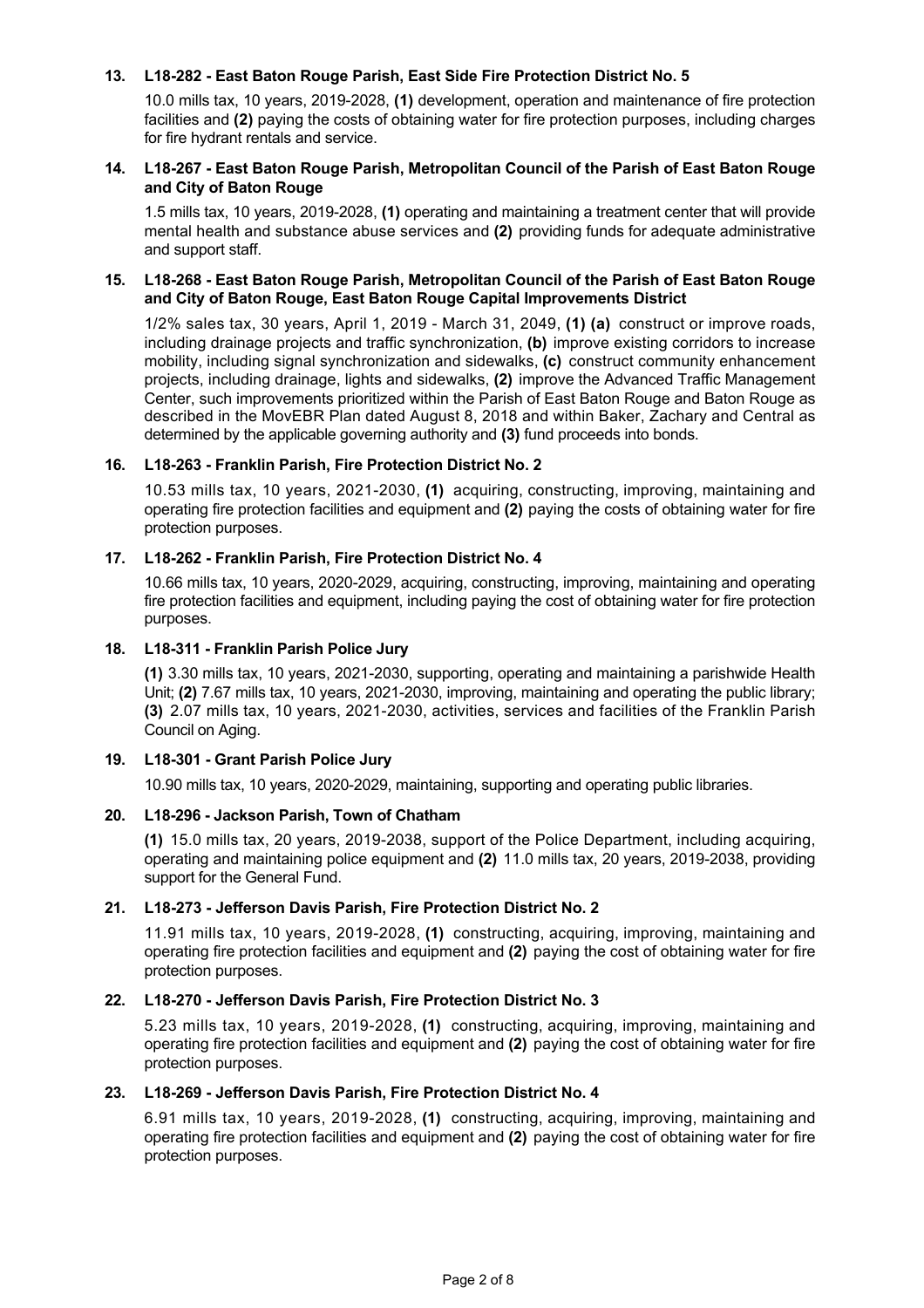# 24. L18-271 - Jefferson Davis Parish, Fire Protection District No. 7

9.80 mills tax, 10 years, 2019-2028, (1) constructing, acquiring, improving, maintaining and operating fire protection facilities and equipment and **(2)** paying the cost of obtaining water for fire protection services.

# **25. L18231 Jefferson Parish Council, Fire Protection District No. 6**

25.0 mills tax, 10 years, 2020-2029, acquiring, constructing, improving, providing, maintaining and operating fire protections facilities, vehicles and equipment, including both movable and immovable property to provide fire protection service.

### **26. L18232 Jefferson Parish Council, Fire Protection District No. 8**

25.0 mills tax, 10 years, 2021-2030, acquiring, constructing, improving, providing, maintaining or operating fire protection facilities and equipment.

# 27. L18-266 - Lafayette Parish, Lafayette City-Parish Council

Amendment to the Lafayette City-Parish Consolidated Government Home Rule Charter to abolish CityParish Council, create the Lafayette City Council and Lafayette Parish Council, as governing authority for Lafayette City-Parish Consolidated Government; establish as governing authority, City Council for City of Lafayette and Parish Council for Parish of Lafayette; apply term limits of current City-Parish Council members to new City Council and Parish Council; abolish Lafayette Public Utilities Authority, establish Lafayette City Council as governing authority of Utilities Department and Lafayette Public Power Authority; establish any proposal for management of substantial part of utility system be approved by vote of electors of City of Lafayette at election called for that purpose by two-thirds vote of Lafayette City Council; grant eligibility to acting Mayor-President or Council member for election to that position; abolish Lafayette City-Parish Planning and Zoning Commission, establish City Planning and Zoning Commission and Parish Planning and Zoning Commission; change method of nomination of prospective appointees to Lafayette Municipal Civil Service Board; change method of counting required percentages of voters for initiative or referendum petition and commencement of recall process; change method of counting number of votes necessary to amend the Lafayette City-Parish Consolidated Government Home Rule Charter.

### **28. L18316 Lafayette Parish, Rural Fire District**

10.0 mills tax, 10 years, 2019-2028, maintaining, operating and paying expenses for fire protection services, including but not limited to, the issuance of bonds for acquiring, constructing and improving fire protection related facilities, machinery and equipment.

#### **29. L18283 Lafayette Parish Law Enforcement District**

½% sales tax, to be levied in perpetuity, beginning April 1, 2019, providing law enforcement personnel, equipment, salaries, facilities and services.

#### **30. L18307 Morehouse Parish, Fire Protection District No. 1, Ward 6**

6.93 mills tax, 10 years, 2020-2029, (1) acquiring, constructing, improving, maintaining or operating fire protection facilities, vehicles and equipment and **(2)** paying the cost of obtaining water for fire protection purposes.

# **31. L18308 Orleans Parish, City of New Orleans**

Amend Article V. Section 5-301 of the Home Rule Charter to change the composition of the membership of the Sewerage and Water Board to remove one citizen member and include the chair of the Public Works, Sanitation and Environment Committee of the New Orleans City Council or its successor committee, a member of the committee appointed by the chair, or a civil engineer appointed by the chair.

# **32. L18265 Orleans Parish, City of New Orleans, Touro Bouligny Security District**

16.2 mills tax, 8 years, 2019-2026, promote and encourage security

# **33. L18280 Ouachita Parish, Southside Economic Development District of the City of Monroe**

0.55% sales tax, 20 years, April 1, 2019 March 31, 2039, **(1)** construction, acquisition and upgrades to capital improvement projects and **(2)** any and all authorized purposes.

# **34. L18302 Ouachita Parish, Town of Richwood**

20.69 mills tax, 10 years, 2019-2028, maintaining the police department and operating the recreation facilities.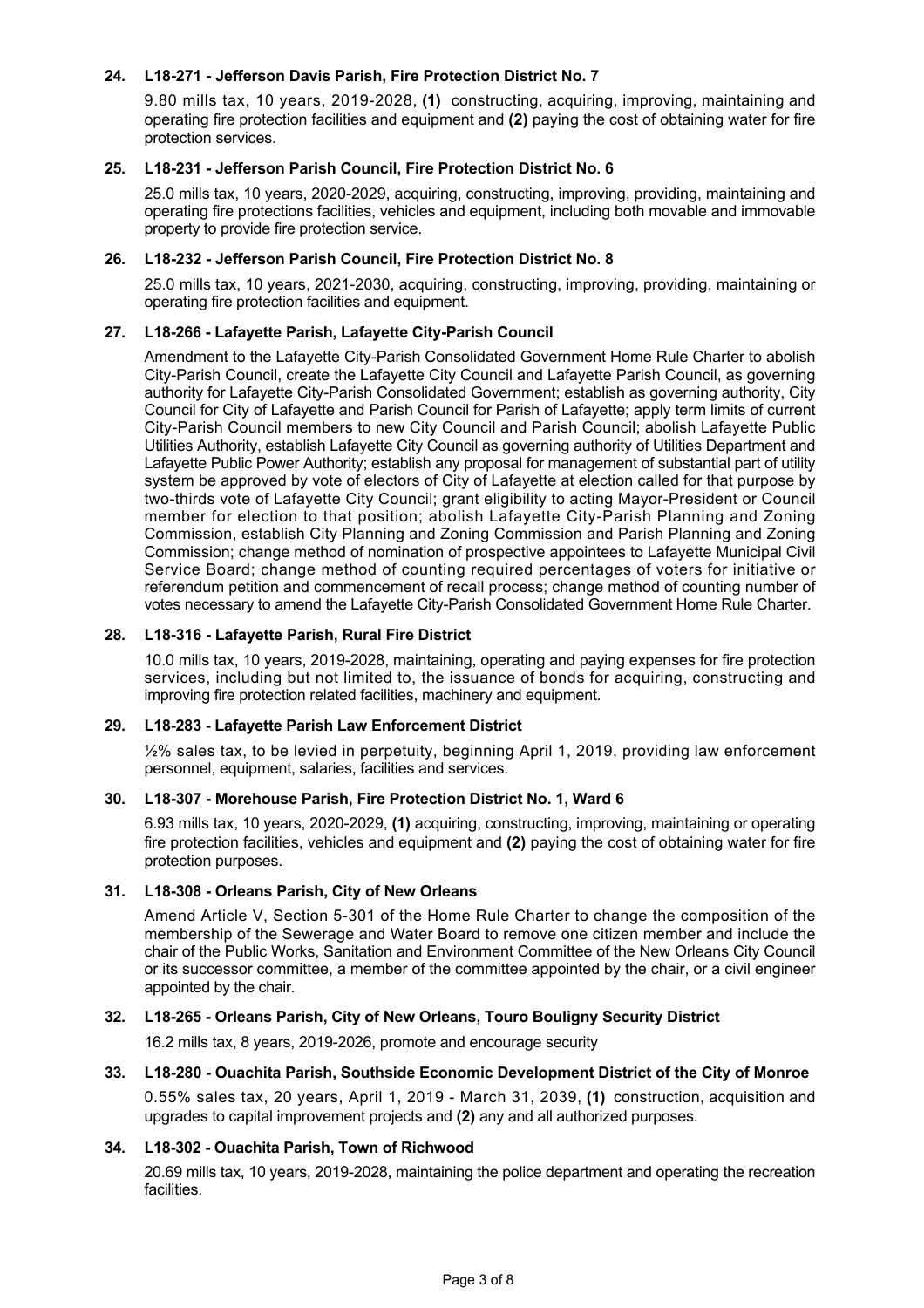# **35. L18276 Rapides Parish Police Jury, Fire Protection District No. 10**

29.11 mills tax, rededicating proceeds heretofore and hereafter and extending 10 years, 2020-2029, **(1)** acquiring, constructing, improving, maintaining or operating fire protection and emergency medical service facilities, vehicles and equipment, including both movable and immovable property and **(2)** paying the cost of obtaining water for fire protection purposes.

### **36. L18-279 - Rapides Parish Police Jury, Road District No. 2B (Ward 11), Sub-Road District No. 2**

15.0 mills tax, 10 years, 2019-2028, constructing, improving, maintaining and keeping in repair the public roads, highways, bridges and drainage facilities.

### 37. L18-278 - Rapides Parish Police Jury, Road District No. 2B (Ward 11), Sub-Road District No. **1**

15.0 mills tax, 10 years, 2019-2028, constructing, improving, maintaining and keeping in repair the public roads, highways and bridges and drainage facilities.

#### **38. L18277 Rapides Parish Police Jury, Road District No. 6A**

63.07 mills tax, 10 years, 2020-2029, constructing, maintaining and keeping in repair public roads, highways and bridges and drainage facilities.

#### **39. L18286 St. James Parish Council**

7.0 mills tax, 30 years, 2019-2048, (1) constructing and improving levee, drainage and flood protection projects within East and West Banks, including acquisition of equipment, **(2)** paying other costs incidental thereto and **(3)** providing maintenance and operation of the foregoing.

### **40. L18298 St. Tammany Parish Council**

1.0 mills tax, 10 years, 2019-2028, acquiring, constructing, improving, maintaining, and operating an animal shelter, including necessary equipment and facilities.

### **41. L18275 Terrebonne Parish Council**

**(1) Parishwide** - 2.21 mills tax, 10 years, 2021-2030, constructing, maintaining and operating recreation facilities and providing recreation programs; **(2) Road Lighting District No. 1** 6.5 mills tax, 10 years, 2020-2029, providing and maintaining electric lights on streets, roads, highways, alleys and public places; **(3) Road Lighting District No. 5** - 6.5 mills tax, 10 years, 2020-2029, providing and maintaining electric lights on streets, roads, highways, alleys and public places.

#### **42. L18299 Union Parish Police Jury**

1.0 mills tax, 10 years, 2020-2029, support, improve, operate and maintain the Public Library.

#### **43. L18312 Vermilion Parish Police Jury**

**(1) Road District No. 2, Sub-Road District No. 2 - 6.50 mills tax, 10 years, 2019-2028,** constructing, maintaining and keeping in repair parish roads; **(2) Road District No. 2, SubRoad District No. 5** - 6.0 mills tax, 10 years, 2019-2028, constructing, maintaining and keeping in repair parish roads; (3) Road District No. 3 - 6.10 mills tax, 10 years, 2019-2028, constructing, maintaining and keeping in repair parish roads.

#### **44. L18260 Webster Parish, Shongaloo Fire Protection District No. 9**

10.98 mills tax, 10 years, 2019-2028, acquiring, constructing, maintaining and operating fire protection facilities and equipment and all other costs incidental thereto.

#### **45. L18303 West Carroll Parish School Board**

**(1) Parishwide School District** - 11.76 mills tax, 10 years, 2020-2029, (a) constructing, improving, maintaining and repairing facilities, **(b)** purchase and leasing of property, **(c)** maintenance, replacement, repair and purchase of equipment and **(d)** purchase materials and supplies, with revenues to be divided between each school on a per pupil basis; **(2) Epps School District No. 1** 4.57 mills tax, 5 years, 2020-2024, (a) constructing, improving, maintaining and repairing facilities, **(b)** purchase and lease of property, **(c)** maintenance, replacement, repair and purchase of equipment and **(d)** purchase institutional materials and supplies for Epps High School.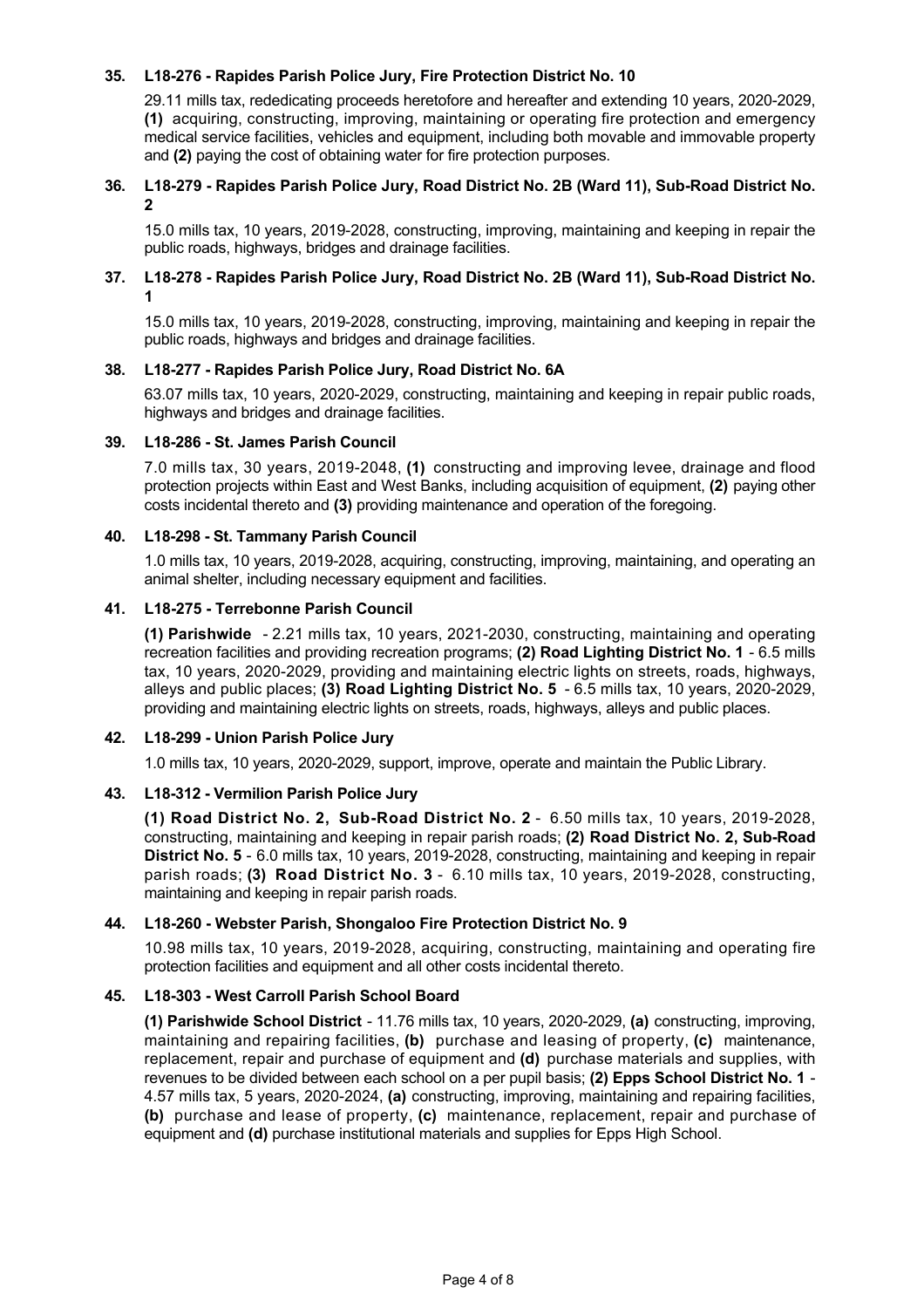# **46. L18290 East Baton Rouge Parish, St. George Fire Protection District No. 2**

Not exceeding \$4,000,000 Revenue Anticipation Notes, Series 2018, not exceeding 2%, mature no later than March 1, 2019, current operations.

# **47. L18264 East Feliciana Parish Law Enforcement District**

Not exceeding \$500,000 Loan, not exceeding 5%, mature no later than June 30, 2019, current expenses.

### **48. L18204 Evangeline Parish, City of Ville Platte (LCDA Overgrown Lot Program)**

Not exceeding \$50,000 Loan, not exceeding 3%, not exceeding 5 years, abatement and elimination of neglected and overgrown lots.

### **49. L18291 Lafayette Parish Law Enforcement District**

Not exceeding \$5,000,000 Revenue Anticipation Notes, Series 2018, not exceeding 5%, mature no later than June 30, 2019, current operations.

### **50. L18233 Lafourche Parish Law Enforcement District**

Not exceeding \$3,000,000 Revenue Anticipation Notes, not exceeding 5%, mature no later than June 30, 2019, current expenses.

### **51. L18297 St. Tammany Parish, Recreation District No. 12**

Not exceeding \$500,000 Limited Tax Certificates, in one or more series, not exceeding 6%, mature no later than March 1, 2028, acquiring, constructing and/or improving parks, playgrounds, recreation centers and other recreational facilities, together with the necessary furnishings and equipment.

### **52. L18309 Vermilion Parish, Town of Erath**

Not exceeding \$190,000 Certificates of Indebtedness, in one or more series, not exceeding 4%, mature no later than December 1, 2026, paying the issuer's outstanding promissory note.

### **Local Political Subdivisions - Bonds - Final Approval**

#### **53. L18281 Calcasieu Parish, City of Lake Charles (LDH Program)**

Not exceeding \$20,000,000 Taxable Water Revenue Bonds, Series 2018, in one or more series, not exceeding 3%, not exceeding 22 years, **(1)** establish, acquire, construct, improve, extend and maintain a waterworks system, including treatment facilities, with all necessary equipment and installation, including such extensions and **(2)** paying capitalized interest.

# **54. L18257 Franklin Parish Police Jury (DEQ Project)**

Not exceeding \$600,000 Taxable Sewer Revenue Bonds, in one or more series, not exceeding 0.95%, not exceeding 20 years, rehabilitating and making improvement to four lift stations and a wastewater treatment plant.

#### **55. L18272 Jackson Parish, Town of Eros**

Not exceeding \$161,000 Water Revenue Bonds, not exceeding 1.75%, not exceeding 40 years, construct and acquire improvements and replacements, including appurtenant equipment and fixtures.

### **56. L18289 Jefferson Parish Council, Consolidated Road Lighting District (DNR Revolving Loan Program)**

Not exceeding \$3,500,000 Revenue Bonds, or other evidence of indebtedness, in one or more series, not exceeding 2.5%, not exceeding 10 years, energy efficiency upgrades and improvements to the street lighting on the East Bank at Metairie Road and West Metairie Ave. and on the West Bank at Jamie Blvd., Cousins Blvd. and Medical Center Blvd.

# **57. L18314 Lafayette Parish, City of Lafayette (DEQ Project)**

Not exceeding \$250,000 Taxable Second Lien Utilities Revenue Bonds, non-interest bearing, not exceeding 22 years, constructing and acquiring improvements and extensions to the sewer system including necessary equipment and furnishings.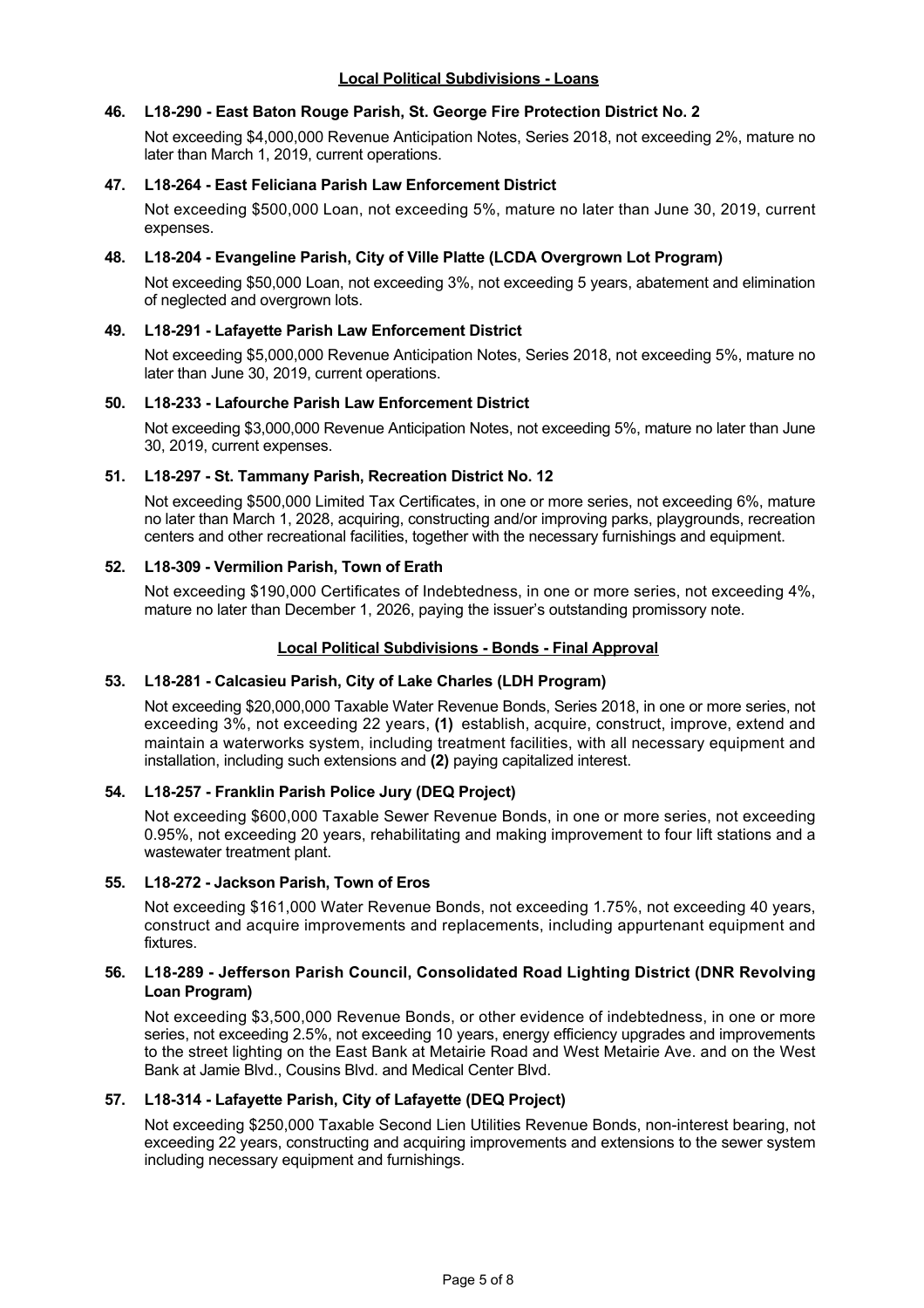# **58. L18284 Natchitoches Parish, Hospital Service District (Natchitoches Medical Center)**

Not exceeding \$9,000,000 Hospital Revenue Bonds, not exceeding 7%, not exceeding 25 years, **(1)** acquiring, constructing and improving buildings, facilities, equipment, accessories and furnishings and **(2)** funding any reserve, if required.

### **59. L18255 Richland Parish Police Jury**

Not exceeding \$350,000 Tax Revenue Bonds, not exceeding 6%, not exceeding 15 years, improving and expanding the courthouse facility annex.

### **60. L18313 St. Charles Parish, Hospital Service District No. 1**

Not exceeding \$14,000,000 Limited Tax Bonds, in one or mores series, not exceeding 5%, not exceeding 8 years, **(1)** approximately \$11,565,000 Refunding Bonds, refunding all or a portion of Taxable Limited Tax Bonds, Series 2014 and 2015 and **(2)** approximately \$2,435,000 Revenue Bonds, constructing, operating and maintaining hospital facilities, including ambulance service for both the east and west banks of St. Charles Parish.

### **61. L18305 St. Mary Parish, St. Mary Levee District**

Not exceeding \$16,000,000 Limited Tax Revenue Bonds, in one or more series, not exceeding 6%, not exceeding 30 years, funding flood protection projects, including the acquisition of equipment.

### **Public Trust - Final Approval**

### **62. S18016 Louisiana Public Facilities Authority (Young Audiences Charter School Project)**

Not exceeding \$27,000,000 Revenue Bonds, in one or more series, taxable and/or tax-exempt, not exceeding 8%, not exceeding 38 years, **(1)** acquisition, construction, renovation and equipping of a kindergarten through twelfth grade, tuition free, public charter school in Gretna, including the acquisition of land, **(2)** paying capitalized interest and **(3)** funding a reserve fund.

### **63. S18024 Louisiana Public Facilities Authority (CHRISTUS Health Project)**

Not exceeding \$40,000,000 Revenue Bonds, in one or more series, not exceeding 10% fixed and/or 15% variable, convertible to other rates, not exceeding 40 years, acquiring, constructing, equipping, maintaining, installing, and/or upgrading certain improvements to its hospital facilities in Shreveport, including but not limited to providing a heart hospital.

#### **Ratifications and or Amendments to Prior Approvals**

#### **64. L17359A Richland Parish, Mangham Fire Protection District No. 4**

Amendment of a prior approval granted on September 21, 2017 to reflect change in cost of issuance.

### **65. S04058E Louisiana Community Development Authority (Northwestern State University Student Housing Project)**

Amendment of prior approvals granted on October 21, 2004, June 17, 2010, September 16, 2010 and May 17, 2012 to approve cost of issuance associated with an extension related to an interest rate conversion.

### **66. S07035E Louisiana Community Development Authority (Northwestern State University Student Housing Project)**

Amendment of prior approvals granted on May 17, 2007, June 17, 2010, September 16, 2010 and May 17, 2012 to approve cost of issuance associated with an extension related to an interest rate conversion.

### **Lines of Credit**

# **67. Priority 2 Cash State Projects**

Resolution setting forth the official intent by the State Bond Commission to reimburse Lines of Credit expenditures with proceeds of General Obligation Bonds for requests submitted by the Office of the Commissioner, Division of Administration, Office of the Governor, for granting of lines of credit and authorization to issue General Obligation Bonds in the amount of \$69,643,400 for State projects contained in Priority 2 of the current Capital Outlay Act (Act 29 of the 2018 Regular Session) and listed in the attached exhibit.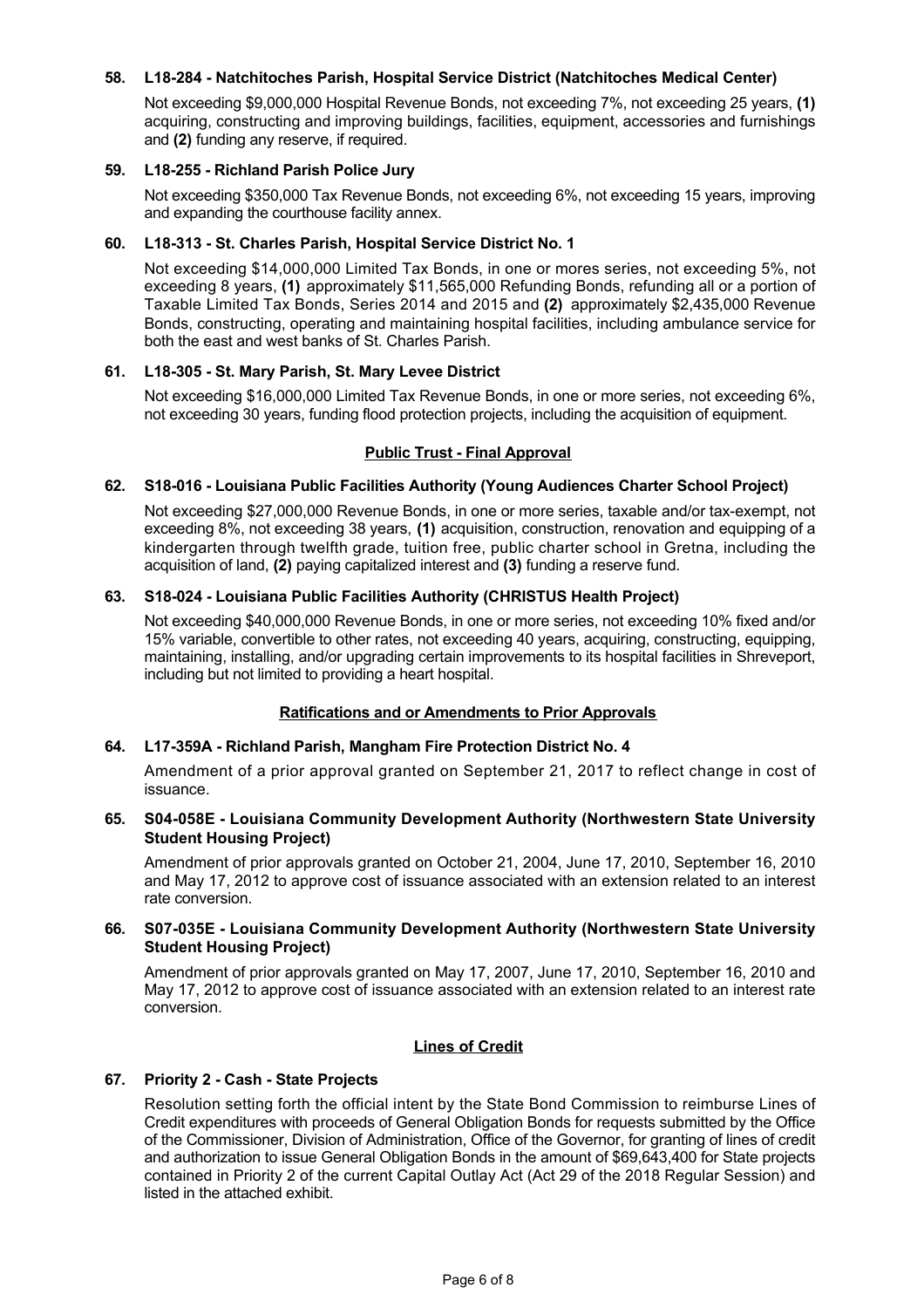# 68. Priority 2 - Cash - Non-State Projects - Local Governments

Resolution setting forth the official intent by the State Bond Commission to reimburse Lines of Credit expenditures with proceeds of General Obligation Bonds for requests submitted by the Office of the Commissioner, Division of Administration, Office of the Governor, for granting of lines of credit and authorization to issue General Obligation Bonds in the amount of \$41,253,200 for Non-, State Local Government projects contained in Priority 2 of the current Capital Outlay Act (Act 29 of the 2018 Regular Session) and listed in the attached exhibit.

### **69. Priority 2 Cash NonState Projects NonGovernment Organizations**

Resolution setting forth the official intent by the State Bond Commission to reimburse Lines of Credit expenditures with proceeds of General Obligation Bonds for requests submitted by the Office of the Commissioner, Division of Administration, Office of the Governor, for granting of lines of credit and authorization to issue General Obligation Bonds in the amount of \$15,768,800 for Non-Government Organization projects contained in Priority 2 of the current Capital Outlay Act (Act 29 of the 2018 Regular Session) and listed in the attached exhibit.

# **70. Priority 5 NonCash State Projects**

Requests submitted by the Office of the Commissioner, Division of Administration, Office of the Governor, for granting of lines of credit for which no cash expenditures will be made this fiscal year in the amount of \$193,185,000 for State projects contained in Priority 5 of the current Capital Outlay Act (Act 29 of the 2018 Regular Session) and listed in the attached exhibit.

### 71. Priority 5 - Non-Cash - Non-State Projects - Local Governments

Requests submitted by the Office of the Commissioner, Division of Administration, Office of the Governor, for granting of lines of credit for which no cash expenditures will be made this fiscal year in the amount of \$162,406,400 for Non-State Local Government projects contained in Priority 5 of the current Capital Outlay Act (Act 29 of the 2018 Regular Session) and listed in the attached exhibit.

### 72. Priority 5 - Non-Cash - Non-State Projects - Non-Government Organizations

Requests submitted by the Office of the Commissioner, Division of Administration, Office of the Governor, for granting of lines of credit for which no cash expenditures will be made this fiscal year in the amount of \$39,056,700 for Non-Government Organization projects contained in Priority 5 of the current Capital Outlay Act (Act 29 of the 2018 Regular Session) and listed in the attached exhibit.

# **State of Louisiana**

#### 73. S18-010D - State of Louisiana (GARVEE)

Discussion and consideration of the evaluation teams recommendation for selection of Underwriters on proposals submitted in response to the July 19, 2018 Solicitation for Offers for Underwriting Services for State of Louisiana Grant Anticipation Revenue Vehicles.

# **Other Business**

#### **74. Presentation**

Presentation by the Louisiana Legislative Auditor of the SBC Performance Audit on local government bond issuance cost.

#### **75. Tobacco Settlement Financing Corporation**

Submission by the Tobacco Settlement Financing Corporation for the consideration, review and approval of an original budget for Fiscal Year 2018-2019 in the amount of \$125,300 in accordance with the provisions of La. R.S. 39:99.6(C).

# **76. 2019 State Bond Commission meeting dates.**

Notification and approval of proposed 2019 State Bond Commission meeting and deadline dates.

# **77. Adjourn**

*Notice is hereby further provided that the Commission may vote to hold an Executive Session on any agenda or other duly approved item that is exempted from discussion at an open meeting pursuant to La.R.S. 42:17. In compliance with Americans with Disabilities Act, contact Tyra Guthrie at (225) 3420067*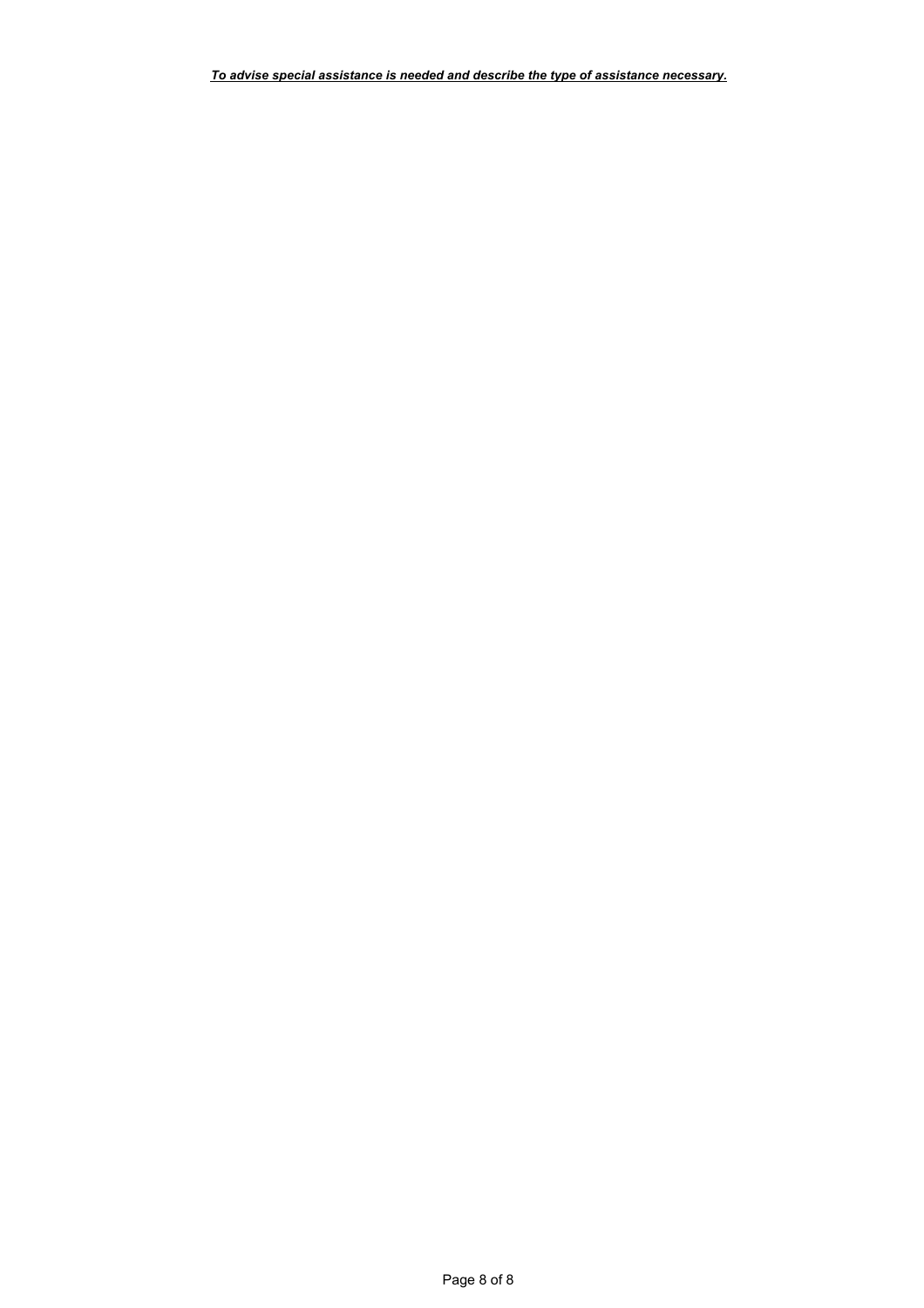# Act 29 of 2018 Regular Session **Priority 2 Cash Line of Credit Recommendations ‐ State Projects**

September 2018 Meeting of the State Bond Commission

| <b>FY19</b><br><b>BDS</b> | <b>Schedule</b> | <b>Agency Name</b> | <b>Project Title</b>                                                               | Parish(es) | <b>Priority 2</b><br>in Act 29 | Recommended<br><b>P2 CLOC</b> |
|---------------------------|-----------------|--------------------|------------------------------------------------------------------------------------|------------|--------------------------------|-------------------------------|
|                           |                 |                    |                                                                                    |            |                                |                               |
| 1206                      | 01-107          |                    | Division of Administration   Major Repairs for State Buildings to Address Deferred | Statewide  | 20,000,000                     | 20,000,000                    |
|                           |                 |                    | Maintenance Backlog and Infrastructure, Planning and                               |            |                                |                               |
|                           |                 |                    | Construction                                                                       |            |                                |                               |
| 1213                      | 01-107          |                    | Division of Administration Statewide Roofing Asset Management Program and          | Statewide  | 2,500,000                      | 2,500,000                     |
|                           |                 |                    | Waterproofing, Related Repairs and Equipment                                       |            |                                |                               |
|                           |                 |                    | <b>Replacement Program</b>                                                         |            |                                |                               |

**22,500,000 Division of Administration**

| 699                                   |  | 01-112 Department of Military | Lake Charles Readiness Center, Planning and Construction | Calcasieu | 470.000 | 470.000 |
|---------------------------------------|--|-------------------------------|----------------------------------------------------------|-----------|---------|---------|
|                                       |  | <b>Affairs</b>                |                                                          |           |         |         |
|                                       |  |                               |                                                          |           |         |         |
| 955                                   |  | 01-112 Department of Military | Jackson Barracks Electrical Distribution System Upgrade, | Orleans   | 176.000 | 176.000 |
|                                       |  | <b>Affairs</b>                | Planning and Construction                                |           |         |         |
|                                       |  |                               |                                                          |           |         |         |
| <b>Department of Military Affairs</b> |  |                               |                                                          |           | 646.000 |         |

|      |                              |                                                                          | Department of Culture, Recreation and Tourism |         | 250.000 |
|------|------------------------------|--------------------------------------------------------------------------|-----------------------------------------------|---------|---------|
| 1462 | 06-264 Office of State Parks | Los Adaes State Historic Site, Acquisition, Planning and<br>Construction | Natchitoches                                  | 250.000 | 250.000 |

| 385 | 07-270 | DOTD - Administration | Widening of Highway 447 and I-12 Overpass Improvements, Livingston |                   | 300,000    | 300,000    |
|-----|--------|-----------------------|--------------------------------------------------------------------|-------------------|------------|------------|
|     |        |                       | Environmental Phase Commencement, Planning and                     |                   |            |            |
|     |        |                       | Construction                                                       |                   |            |            |
| 444 | 07-270 | DOTD - Administration | Highway Program (Up to \$4,000,000 for Secretary's                 | Statewide         | 20,000,000 | 20,000,000 |
|     |        |                       | Emergency Fund)                                                    |                   |            |            |
|     |        |                       |                                                                    |                   |            |            |
| 670 | 07-270 | DOTD - Administration | Landside Roadways at Louis Armstrong International North           | <b>Jefferson</b>  | 2,347,400  | 2,347,400  |
|     |        |                       | Terminal, Planning and Construction                                |                   |            |            |
|     |        |                       |                                                                    |                   |            |            |
| 185 | 07-274 | DOTD - Public         | Acadiana Gulf of Mexico Access Channel (AGMAC), Port of            | Iberia, Vermilion | 3.500.000  | 3,500,000  |
|     |        | Improvements          | Iberia, Planning, Design, Construction, Rights-of-Way,             |                   |            |            |
|     |        |                       | Relocations and Utilities (Federal 4 Match \$100,000,000)          |                   |            |            |

**26,147,400 Department of Transportation and Development** 

| 52   | 19-600  | <b>LSU Board of Supervisors</b> | Major Repairs and Deferred Maintenance of Buildings and                                   | Acadia, Caddo, East Baton | 3,400,000 | 3,400,000 |
|------|---------|---------------------------------|-------------------------------------------------------------------------------------------|---------------------------|-----------|-----------|
|      |         |                                 | Facilities, Planning and Construction                                                     | Rouge, Orleans, Rapides   |           |           |
|      |         |                                 |                                                                                           |                           |           |           |
| 15   | 19-601  | <b>LSU Baton Rouge</b>          | Stephenson Veterinary Hospital, Planning and Construction                                 | <b>East Baton Rouge</b>   | 5,000,000 | 5,000,000 |
|      |         |                                 |                                                                                           |                           |           |           |
| 20   | 19-601  | <b>LSU Baton Rouge</b>          | H.P. Long Field House Renovation, Planning and                                            | <b>East Baton Rouge</b>   | 1,800,000 | 1,800,000 |
|      |         |                                 | Construction                                                                              |                           |           |           |
|      |         |                                 |                                                                                           |                           |           |           |
| 2    | 19-604S |                                 | LSU Health Sciences Center Medical School B-Building HVAC Replacement, Planning and Caddo |                           | 500,000   | 500,000   |
|      |         | Shreveport                      | Construction                                                                              |                           |           |           |
|      |         |                                 |                                                                                           |                           |           |           |
| 6    | 19-604S |                                 | LSU Health Sciences Center Capital Improvement Projects, Design and Engineering           | Caddo                     | 1,000,000 | 1,000,000 |
|      |         | Shreveport                      |                                                                                           |                           |           |           |
|      |         |                                 |                                                                                           |                           |           |           |
| 1470 | 19-604S |                                 | LSU Health Sciences Center Student Study and Wellness Center, Planning and                | Caddo                     | 500,000   | 500,000   |
|      |         | Shreveport                      | Construction                                                                              |                           |           |           |
|      |         |                                 |                                                                                           |                           |           |           |
| 332  | 19-615  | Southern University Board       | Major Repairs and Deferred Maintenance of Buildings and                                   | Caddo, East Baton Rouge,  | 2,200,000 | 2,200,000 |
|      |         | of Supervisors                  | Facilities, Including HVAC, Planning and Construction                                     | Orleans                   |           |           |
|      |         |                                 |                                                                                           |                           |           |           |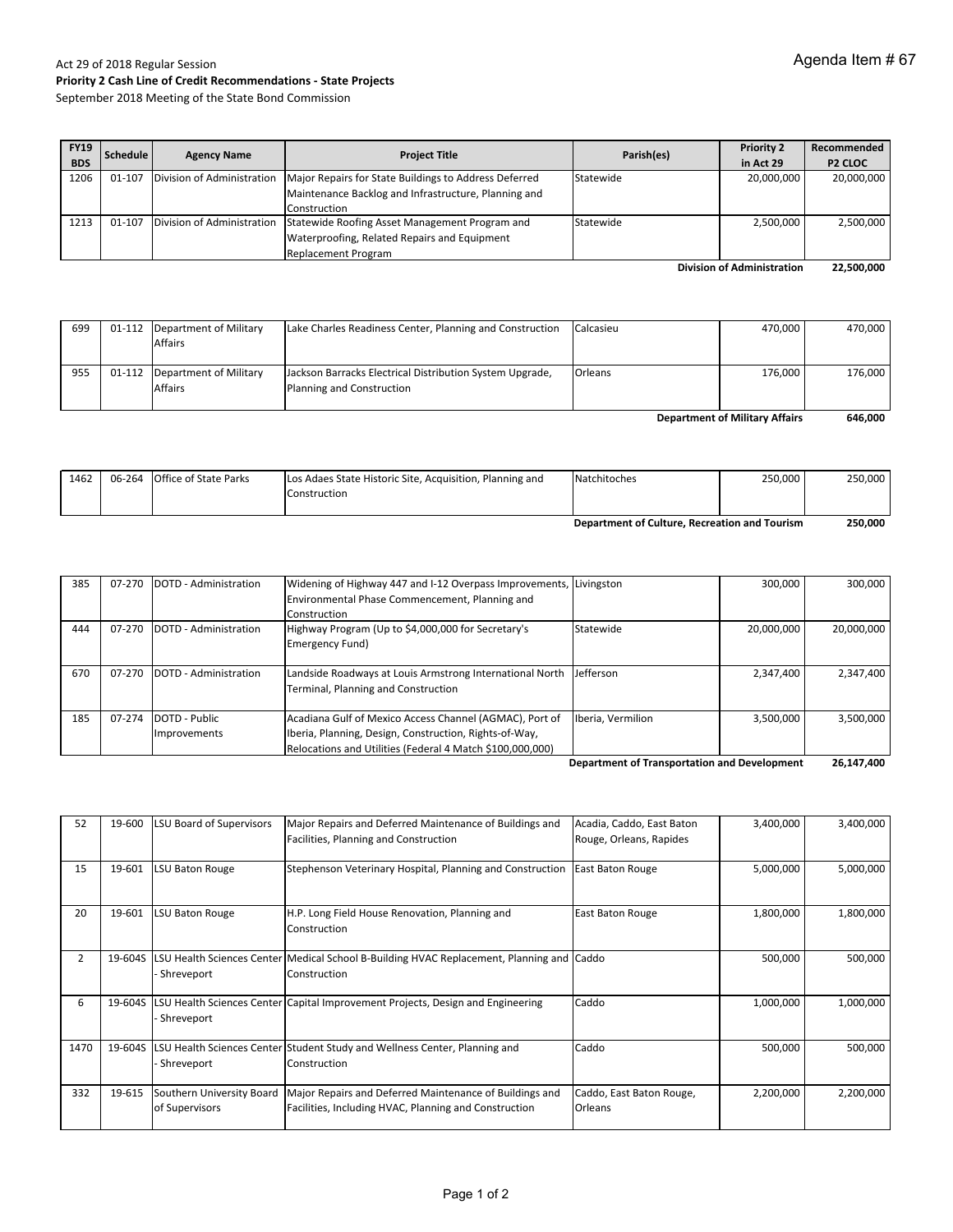# Act 29 of 2018 Regular Session **Priority 2 Cash Line of Credit Recommendations ‐ State Projects**

September 2018 Meeting of the State Bond Commission

| <b>FY19</b><br><b>BDS</b> | Schedule | <b>Agency Name</b>              | <b>Project Title</b>                                    | Parish(es)                    | <b>Priority 2</b> | Recommended    |
|---------------------------|----------|---------------------------------|---------------------------------------------------------|-------------------------------|-------------------|----------------|
|                           |          |                                 |                                                         |                               | in Act 29         | <b>P2 CLOC</b> |
| 1449                      | 19-618   | Southern University -           | Workforce Training and Technology Center, Planning and  | Caddo                         | 200,000           | 200,000        |
|                           |          | Shreveport                      | Construction                                            |                               |                   |                |
|                           |          |                                 |                                                         |                               |                   |                |
| 1356                      | 19-620   | University of Louisiana         | Major Repairs and Deferred Maintenance of Buildings and | Calcasieu, Lafayette,         | 2,200,000         | 2,200,000      |
|                           |          | System Board of                 | Facilities, Including HVAC, Planning and Construction   | Lafourche, Lincoln,           |                   |                |
|                           |          | Supervisors                     |                                                         | Natchitoches, Orleans,        |                   |                |
| 1355                      | 19-649   | Louisiana Community and         | Major Repairs and Deferred Maintenance of Buildings and | Acadia, Ascension, Bossier,   | 2,200,000         | 2,200,000      |
|                           |          | <b>Technical College System</b> | Facilities, Planning and Construction                   | Calcasieu, DeSoto, East Baton |                   |                |
|                           |          |                                 |                                                         | Rouge, East Carroll, Iberia,  |                   |                |
| 1461                      | 19-674   | Louisiana Universities          | LUMCON Houma Marine Campus, Planning and                | Terrebonne                    | 1,100,000         | 1,100,000      |
|                           |          | Marine Consortium               | Construction                                            |                               |                   |                |
|                           |          |                                 |                                                         |                               |                   |                |

 **20,100,000 Department of Education**

**Total State P2 CLOC Recommended 69,643,400**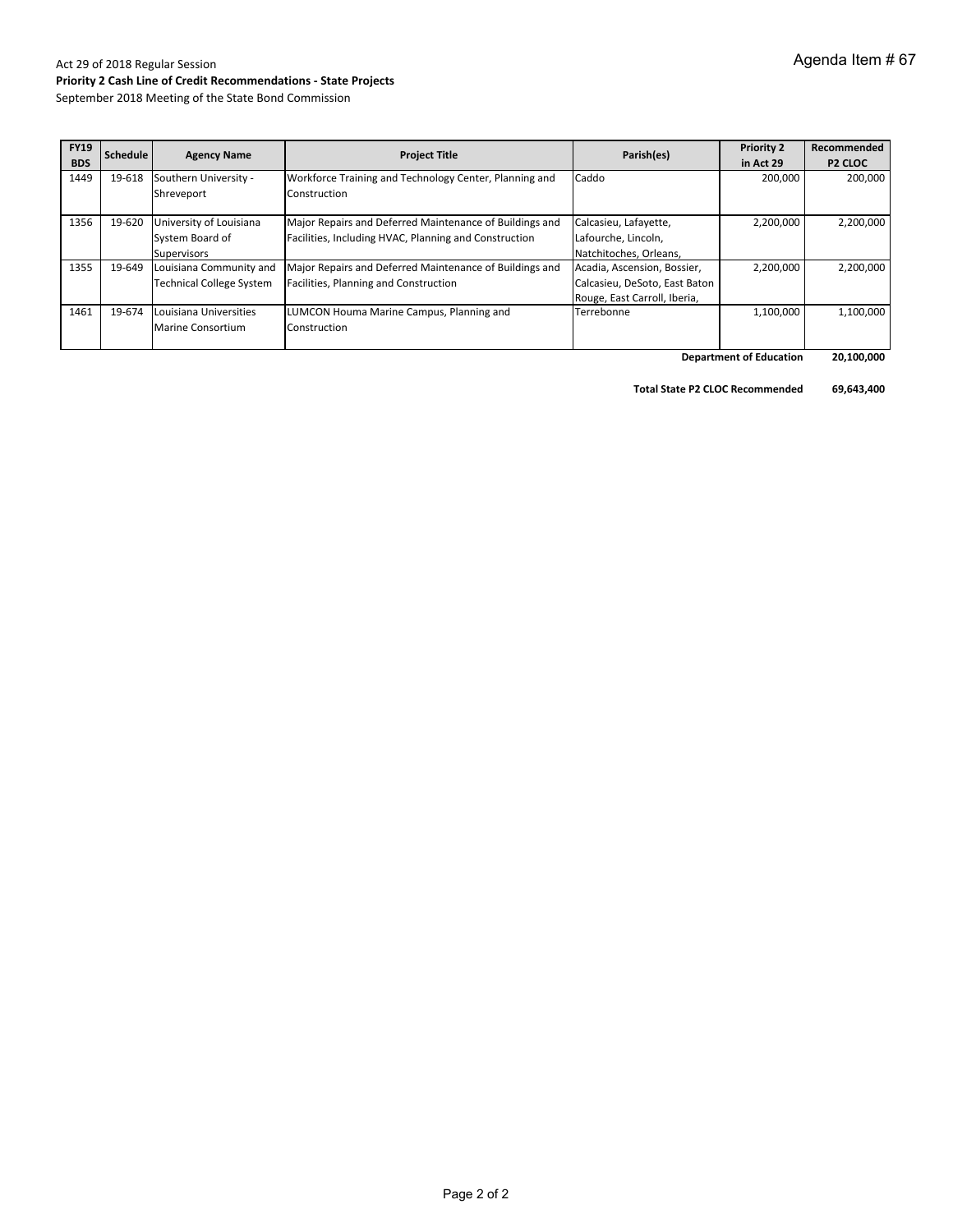| <b>FY19</b><br><b>BDS</b>       | Schedule | <b>Agency Name</b>                         | <b>Project Title</b>                                                                                                  | Parish(es)           | <b>Priority 2</b><br>in Act 29 | Recommended<br>P <sub>2</sub> CLOC |
|---------------------------------|----------|--------------------------------------------|-----------------------------------------------------------------------------------------------------------------------|----------------------|--------------------------------|------------------------------------|
| 1135                            | 36-L36   | Lafitte Area Independent<br>Levee District | Lower Lafitte (Orange Street) Basin, Planning and<br>Construction                                                     | Jefferson            | 2,500,000                      | 2,500,000                          |
| 622                             | 36-P21   | Port of South Louisiana                    | Globalplex Dock Access Bridge and Equipment<br>Replacement/Repair, Planning and Construction                          | St. John The Baptist | 975.000                        | 975,000                            |
| 546                             | 36-P41   | Jefferson Parish Economic                  | Jefferson Parish Business Park: Science and Technology<br>Development and Port District Academy and Conference Center | Jefferson            | 2,000,000                      | 2,000,000                          |
| <b>Levee District and Ports</b> |          |                                            |                                                                                                                       |                      |                                | 5,475,000                          |

| 1198 | 50-J05 | <b>Avoyelles Parish</b>     | Parishwide Roadway Improvements, Planning and<br>Construction                                                                                     | Avoyelles            | 180,000   | 180,000   |
|------|--------|-----------------------------|---------------------------------------------------------------------------------------------------------------------------------------------------|----------------------|-----------|-----------|
| 1290 | 50-J05 | <b>Avoyelles Parish</b>     | Council on Aging Building Improvements, Planning and<br>Construction                                                                              | Avoyelles            | 190,000   | 190,000   |
| 457  | 50-J10 | Calcasieu Parish            | Gravity Sewer Trunk Mains and Pumping Stations South<br>Ward 3 and South Ward 4, Planning and Construction                                        | Calcasieu            | 2,000,000 | 2,000,000 |
| 232  | 50-J23 | Iberia Parish               | Airport Access Road, Planning and Construction                                                                                                    | Iberia               | 1,710,000 | 1,710,000 |
| 59   | 50-J26 | Jefferson Parish            | 11th Street Roadway Replacement and Upgrade of<br>Subsurface Drainage System Between Queens and<br>Manhattan Boulevard, Planning and Construction | Jefferson            | 1,500,000 | 1,500,000 |
| 60   | 50-J26 | Jefferson Parish            | Airline Drive (US 61) at 17th Street Canal Drainage Crossing<br>and Railroad Bridge Replacement                                                   | Jefferson            | 5,500,000 | 5,500,000 |
| 105  | 50-J26 | Jefferson Parish            | Riverside Senior Center, Planning and Construction                                                                                                | Jefferson            | 900,000   | 900,000   |
| 107  | 50-J26 | Jefferson Parish            | Sewer Lift Station Backup Generators - North, Planning and<br>Construction                                                                        | Jefferson            | 2,615,000 | 2,615,000 |
| 115  | 50-J26 | Jefferson Parish            | Woodland West Drainage Improvements, Planning and<br>Construction                                                                                 | Jefferson            | 375,000   | 375,000   |
| 136  | 50-J26 | Jefferson Parish            | Woodmere Playground Improvements, Planning and<br>Construction                                                                                    | Jefferson            | 1,500,000 | 1,500,000 |
| 646  | 50-J26 | Jefferson Parish            | Woodmere Youth Center, Planning and Construction                                                                                                  | Jefferson            | 285,000   | 285,000   |
| 152  | 50-J28 | Lafayette Parish            | Parish Government Complex, Parish Courthouse, Planning<br>and Construction                                                                        | Lafayette            | 3,000,000 | 3,000,000 |
| 998  | 50-J29 | Lafourche Parish            | Kraemer Water Line Improvements, Planning and<br>Construction                                                                                     | Lafourche            | 100,000   | 100,000   |
| 451  | 50-J32 | Livingston Parish           | Cook Road Extension Economic Development Corridor<br>(Pete's Highway Frontage Road)                                                               | Livingston           | 763,000   | 763,000   |
| 1074 | 50-J39 | Pointe Coupee Parish        | False River Ecosystem Restoration Project, Planning and<br>Construction                                                                           | Pointe Coupee        | 621,800   | 621,800   |
| 1041 | 50-J46 | St. Helena Parish           | Audubon Library, Planning and Construction                                                                                                        | St. Helena           | 340,000   | 340,000   |
| 1471 | 50-J48 | St. John The Baptist Parish | East Bank Courthouse, Planning and Construction                                                                                                   | St. John The Baptist | 45,000    | 45,000    |
| 928  | 50-J49 | St. Landry Parish           | Wastewater Treatment Facility on Harry Guilbeau Road,<br>Planning and Construction                                                                | St. Landry           | 395,000   | 395,000   |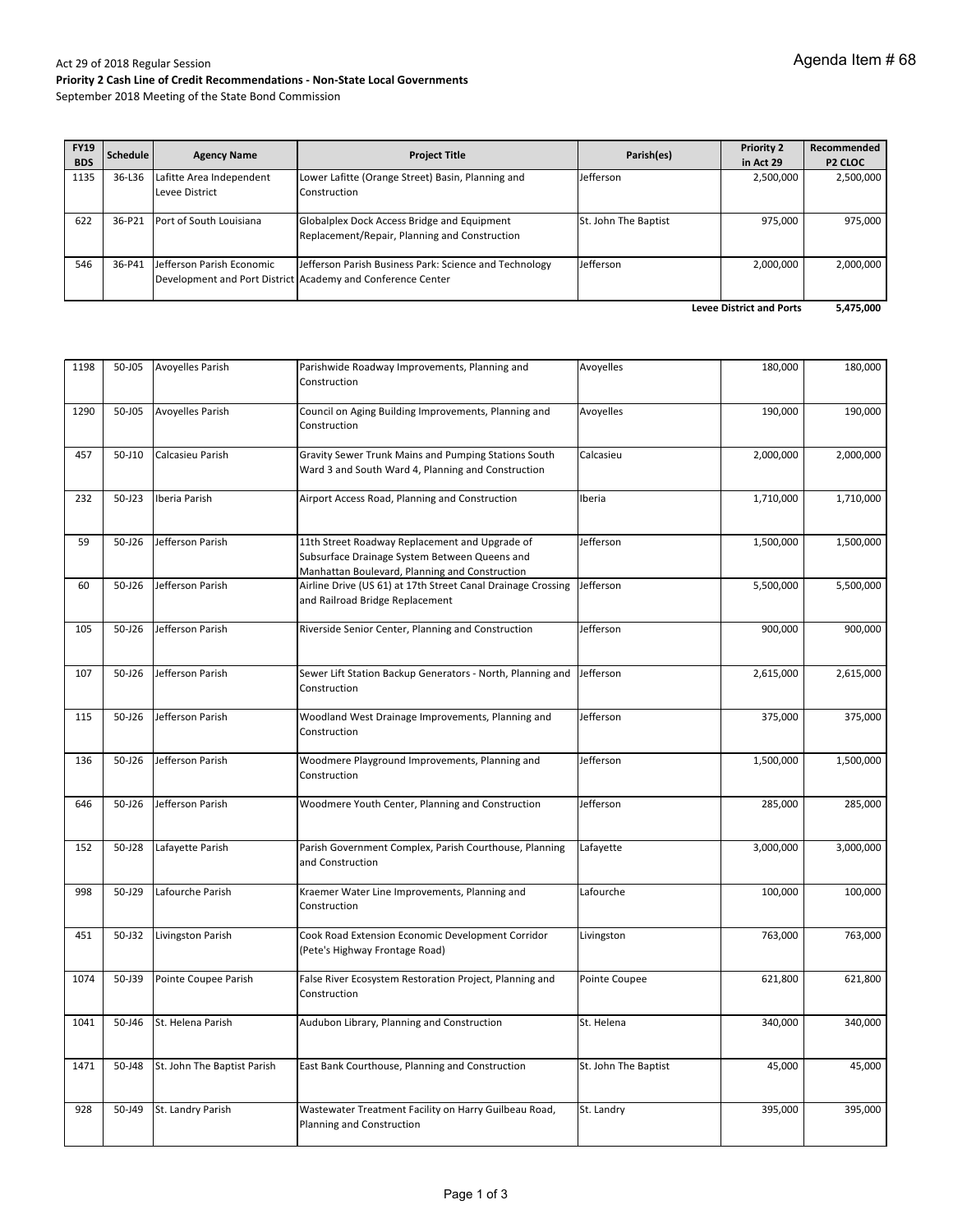| <b>FY19</b><br><b>BDS</b> | <b>Schedule</b> | <b>Agency Name</b>    | <b>Project Title</b>                                                                                                                     | Parish(es)     | <b>Priority 2</b><br>in Act 29 | Recommended<br><b>P2 CLOC</b> |
|---------------------------|-----------------|-----------------------|------------------------------------------------------------------------------------------------------------------------------------------|----------------|--------------------------------|-------------------------------|
| 1001                      | 50-J49          | St. Landry Parish     | Central St. Landry Economic Development District,<br>Infrastructure Improvements, Planning, Engineering,<br>Utilities, and Construction  | St. Landry     | 86,300                         | 86,300                        |
| 1404                      | 50-J51          | St. Mary Parish       | Infrastructure Improvements and Construction of a Welding St. Mary<br>Training Center Facility at the Charenton Canal Industrial<br>Park |                | 500,000                        | 500,000                       |
| 966                       | 50-J52          | St. Tammany Parish    | Safe Haven Campus for Behavioral and Mental Health,<br>Planning, Construction and Renovation for Triage                                  | St. Tammany    | 500,000                        | 500,000                       |
| 203                       | $50 - 163$      | West Feliciana Parish | West Feliciana Port Infrastructure, Planning, Engineering<br>and Construction                                                            | West Feliciana | 832,100                        | 832,100                       |
| 1232                      | 50-J64          | Winn Parish           | Roadway Reconstruction, Ed Carpenter, Planning and<br>Construction                                                                       | Winn           | 360,000                        | 360,000                       |
|                           |                 |                       |                                                                                                                                          |                | Parishwide                     | 24,298,200                    |

| 490  |                 | 50-M29 Bossier City | Louisiana Technology Research Institute                                                                                          | <b>Bossier</b> | 1,000,000 | 1,000,000 |
|------|-----------------|---------------------|----------------------------------------------------------------------------------------------------------------------------------|----------------|-----------|-----------|
| 142  | 50-M39          | Carencro            | Arceneaux Road Drainage Improvements and Utility<br>Relocations, Planning and Construction                                       | Lafayette      | 450,000   | 450,000   |
| 1205 | 50-M42          | Chatham             | Water Treatment System Improvements, Planning and<br>Construction                                                                | Jackson        | 180,000   | 180,000   |
| 463  |                 | 50-MD1 Hornbeck     | West Side Water System Expansion, Planning and<br>Construction                                                                   | Sabine, Vernon | 150,000   | 150,000   |
| 1087 |                 | 50-ME1 Jean Lafitte | Lafitte Wetlands Museum Addition, Planning and<br>Construction                                                                   | Jefferson      | 700,000   | 700,000   |
| 614  |                 | 50-MH6 Madisonville | Rehabilitation of Sewer Lift Stations, Planning and<br>Construction                                                              | St. Tammany    | 445,000   | 445,000   |
| 676  | 50-ML3          | New Orleans         | West Bank Ferry Terminal Renovations, Planning and<br>Construction                                                               | Orleans        | 300,000   | 300,000   |
| 683  | 50-ML3          | New Orleans         | Joe Bartholomew Golf Course, Storm Shelter/ Restrooms<br>Portico Units, Planning, Acquisition, Installation, and<br>Construction | Orleans        | 300,000   | 300,000   |
| 819  | 50-ML3          | <b>New Orleans</b>  | New Sewerage and Water Board Power Plant, Planning and<br>Construction                                                           | Orleans        | 2,300,000 | 2,300,000 |
| 731  | 50-MP5 Ringgold |                     | Town Hall and Civic Center, Planning and Construction                                                                            | Bienville      | 705,000   | 705,000   |
| 461  |                 | 50-MQ1 Rosepine     | Rosepine Wastewater Treatment Plant Improvement,<br>Planning and Construction                                                    | Vernon         | 175,000   | 175,000   |
| 250  | 50-MT2 Sunset   |                     | Street Improvements, Planning and Construction                                                                                   | St. Landry     | 150,000   | 150,000   |
| 1288 |                 | 50-MU4 Ville Platte | Ville Platte Evangeline Recreational District                                                                                    | Evangeline     | 150,000   | 150,000   |
| 1289 |                 | 50-MU4 Ville Platte | Infrastructure Improvements, Planning and Construction                                                                           | Evangeline     | 50,000    | 50,000    |
| 749  |                 | 50-MV3 Westlake     | Compressed Natural Gas Fueling Station, Planning and<br>Construction                                                             | Calcasieu      | 300,000   | 300,000   |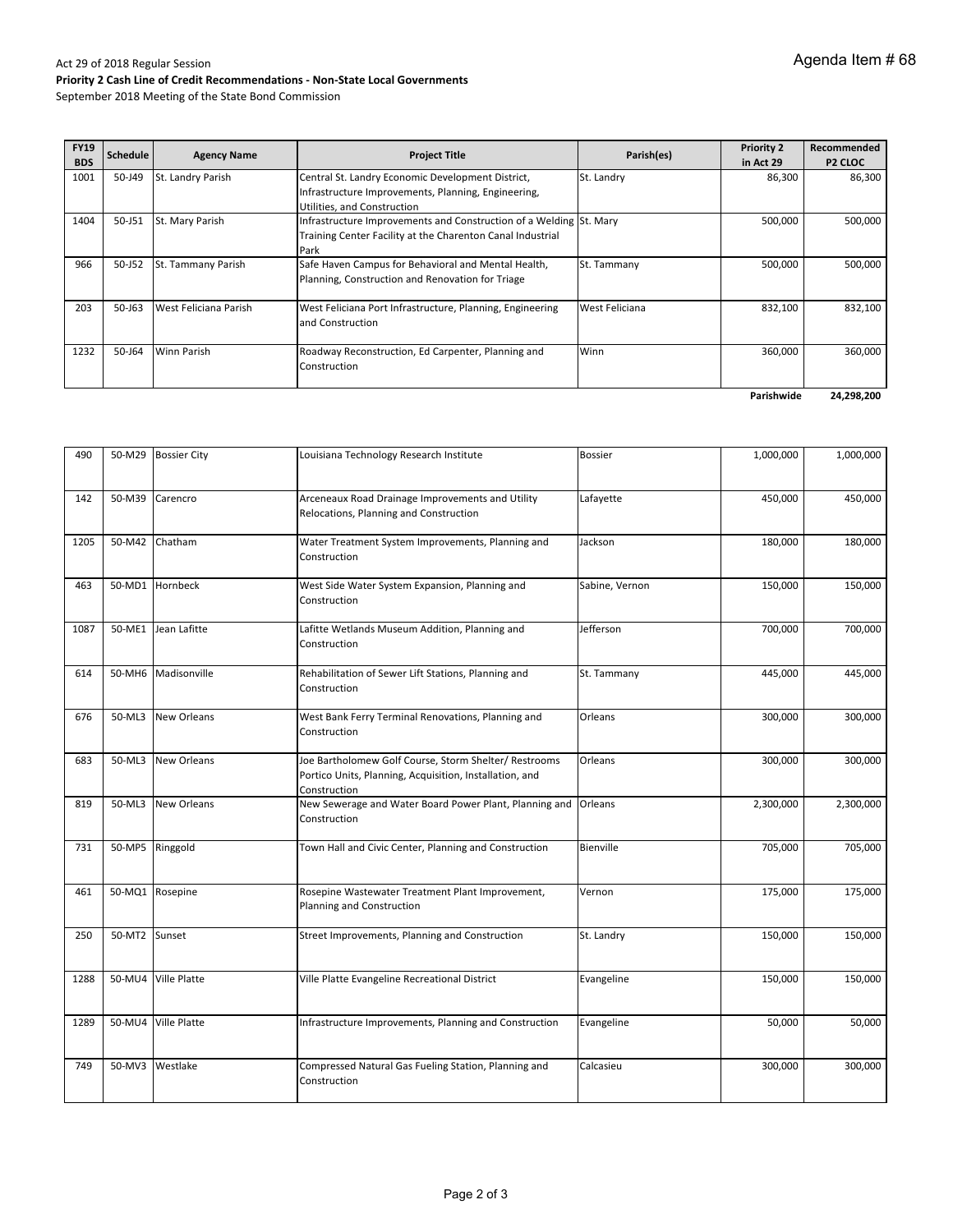September 2018 Meeting of the State Bond Commission

| <b>FY19</b><br><b>BDS</b> | Schedule       | <b>Agency Name</b> | <b>Project Title</b>                                                                      | Parish(es)              | <b>Priority 2</b><br>in Act 29 | Recommended<br><b>P2 CLOC</b> |
|---------------------------|----------------|--------------------|-------------------------------------------------------------------------------------------|-------------------------|--------------------------------|-------------------------------|
| 298                       | 50-MW3 Zachary |                    | Zachary Youth Park, Economic Development and<br>Revitalization, Planning and Construction | <b>East Baton Rouge</b> | 50,000                         | 50,000                        |
|                           |                |                    |                                                                                           |                         | <b>Municipalities</b>          | 7,405,000                     |

649 | 50-N18 |Iberia Parish Airport Authority Rehabilitation of Hangar #88 and Associated Parking Lot, Planning and Construction Iberia 200,000 200,000 1284 50-NC2 Baton Rouge Recreation and Parks Commission J. S. Clark Tournament Soccer Complex, Planning and Construction East Baton Rouge 100,000 100,000 1002 50-NDS East Baton Rouge Sheriffs Office Renovation of Special Operations/Detectives Building, Planning and Construction East Baton Rouge 180,000 180,000 499 50‐NP1 Acadiana Criminalistics Laboratory District New Crime Laboratory, Planning, Design, Construction and Equipment Iberia 2,000,000 2,000,000 1190 | 50-NQC Tannehill Water System | Water Production and Treatment System, Planning and Construction Winn 720,000 720,000 647 | 50-NUF |Bienville Parish Fire Protection Training Building, Planning and Construction | Bienville | 250,000 | 250,000 | 250,000 District 6 1324 50-NVZ Bordelonville Volunteer Fire Department Roof Repairs to Fire Department Building, Planning and Construction Avoyelles 125,000 125,000 713 | 50‐NYN Opelousas Heights | Opelousas Heights Proposed Subdivision, Planning and Construction St. Landry 500,000 500,000  **4,075,000 Other Local Governments**

 **41,253,200 Total P2 CLOC Recommended**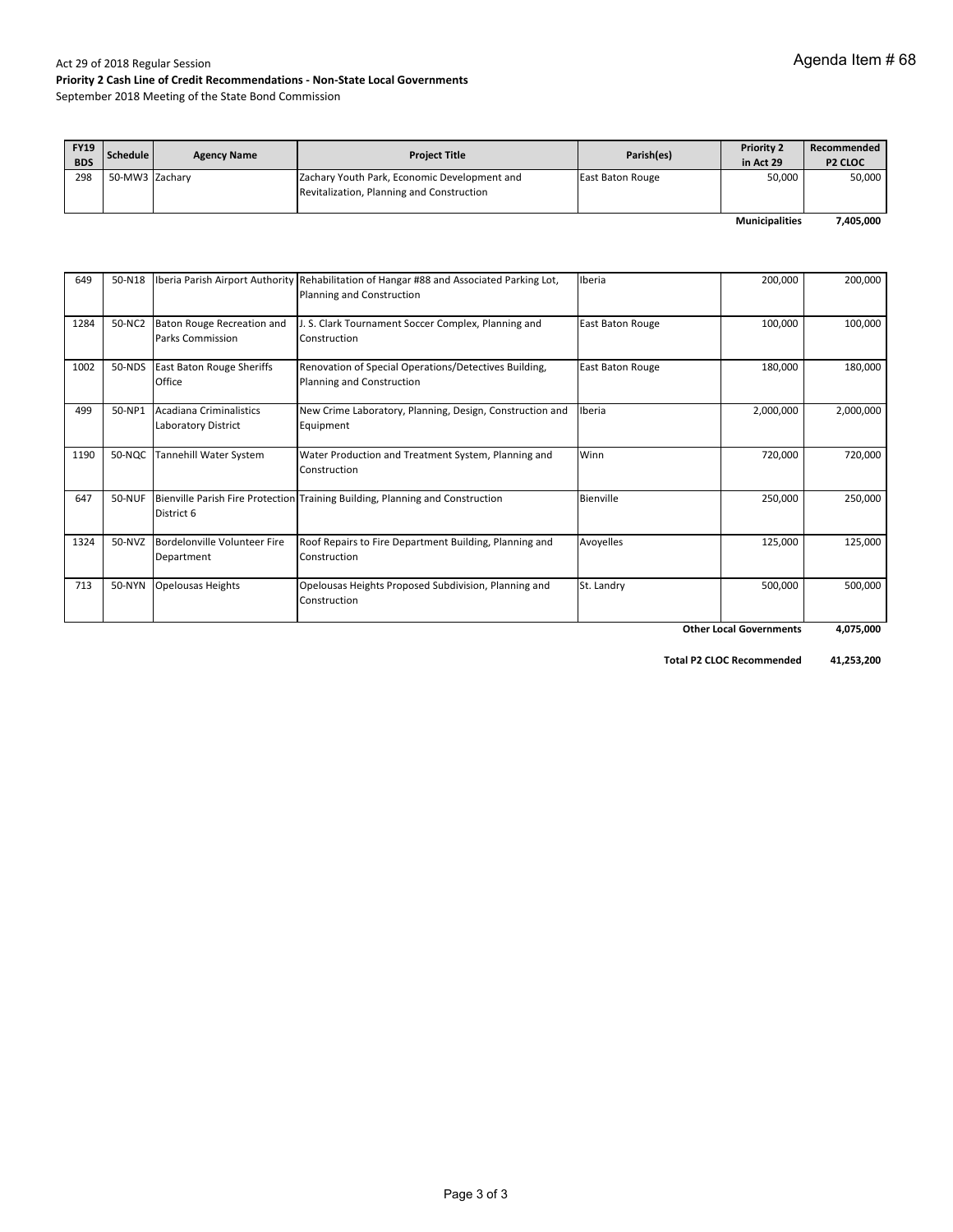#### Act 29 of 2018 Regular Session **Priority 2 Cash Line of Credit Recommendations ‐ Non‐Government Organizations**

September 2018 Meeting of the State Bond Commission

| <b>FY19</b><br><b>BDS</b> | <b>Schedule</b> | <b>Agency Name</b>                                          | <b>Project Title</b>                                                                                                                                              | Parish(es)       | <b>Priority 2</b><br>in Act 29 | Recommended<br>P <sub>2</sub> CLOC |
|---------------------------|-----------------|-------------------------------------------------------------|-------------------------------------------------------------------------------------------------------------------------------------------------------------------|------------------|--------------------------------|------------------------------------|
| 599                       | 50-NBF          | Community Receiving Home,<br>Inc.                           | Renaissance Home for Youth, New Administrative Building,<br>Renovation of Existing Administrative Building, Roads and<br>Parking Areas, Planning and Construction | Rapides          | 327,000                        | 327,000                            |
| 1241                      | 50-NFL          | <b>Bogalusa YMCA</b>                                        | New Roof and Equipment Upgrades for the Bogalusa YMCA,<br>Planning and Construction                                                                               | Washington       | 77,900                         | 77,900                             |
| 1456                      | 50-NMY          | Northwest Louisiana<br>Community Development<br>Corporation | African American Museum, Planning and Construction                                                                                                                | Caddo            | 350,000                        | 350,000                            |
| 762                       | 50-NVW          | Our Lady of the Lake<br>Children's Hospital                 | Our Lady of the Lake Children's Hospital, Acquisition,<br>Planning and Construction                                                                               | East Baton Rouge | 7,763,900                      | 7,763,900                          |
| 1224                      | 50-NXI          | Hebert Water System, Inc.                                   | Water System Improvements, Planning and Construction                                                                                                              | Caldwell         | 500,000                        | 500,000                            |
| 937                       | 50-NXN          | Louisiana Children's Medical<br>Center Health               | Children's Hospital New Orleans Behavioral Health Hospital,<br>Planning and Construction                                                                          | Orleans          | 2,000,000                      | 2,000,000                          |
| 187                       | 50-NXY          | <b>Riverland Medical Center</b>                             | Concordia Parish Hospital and Medical Office Building, Real<br>Estate Acquisition, Planning, Design, Construction, and<br>Equipment                               | Concordia        | 1,750,000                      | 1,750,000                          |
| 572                       | 50-NYP          | Second Harvest Food Bank                                    | Roof Replacement and HVAC Installation, Planning and<br>Construction                                                                                              | Jefferson        | 2,000,000                      | 2,000,000                          |
| 1169                      | 50-NYV          | Chateau De Notre Dame                                       | St. Andrew's Village at Wynhoven Health Care Center,<br>Planning and Construction                                                                                 | Jefferson        | 1,000,000                      | 1,000,000                          |

**Total P2 CLOC Recommended 15,768,800**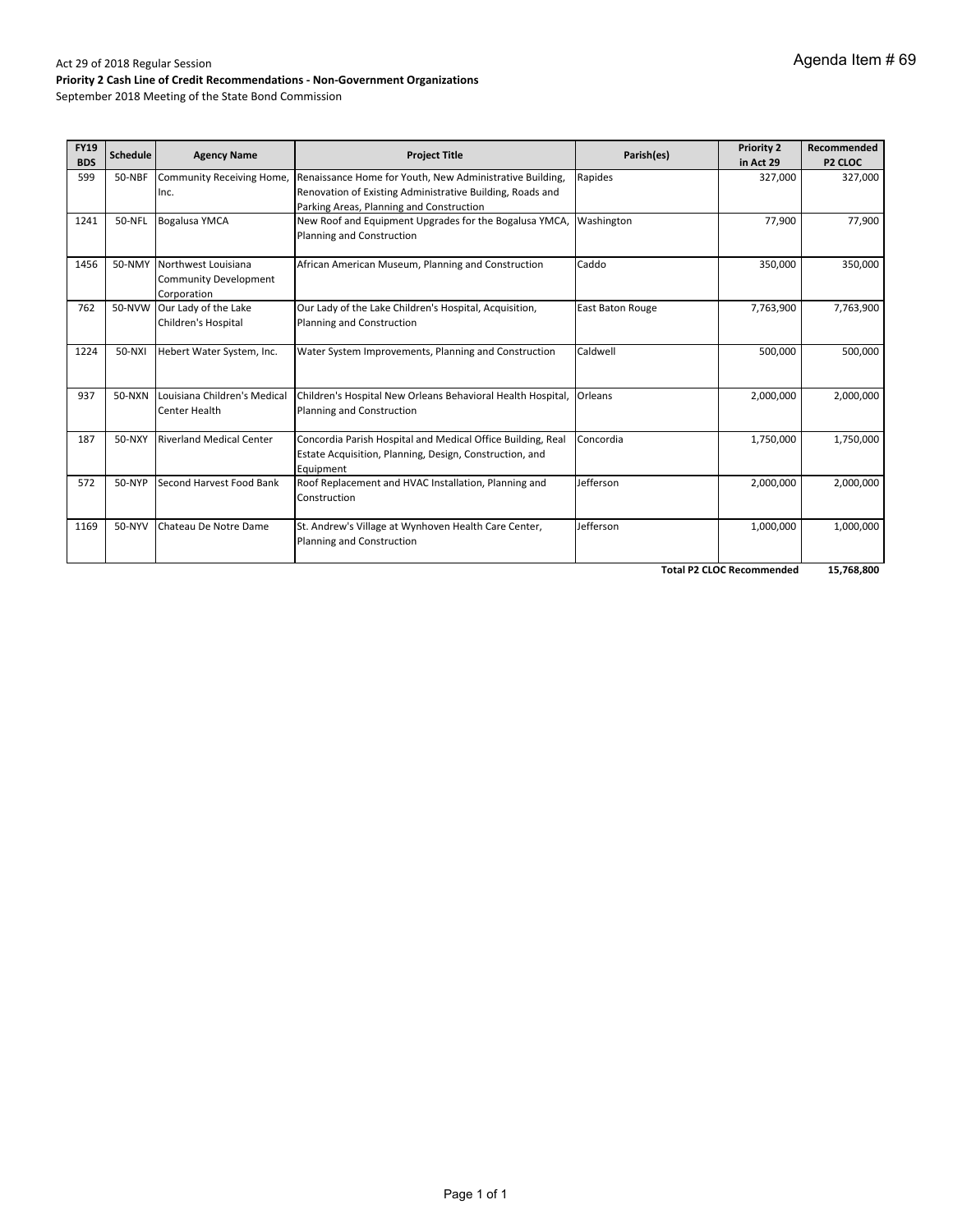#### Act 29 of 2018 Regular Session **Priority 5 Noncash Line of Credit Recommendations ‐ State Projects** September 2018 Meeting of the State Bond Commission

| <b>FY19</b><br><b>BDS</b> | Schedule | <b>Agency Name</b> | <b>Project Title</b>                                               | Parish(es) | <b>Priority 5</b><br>in Act 29 | Recommended<br><b>P5 NLOC</b> |
|---------------------------|----------|--------------------|--------------------------------------------------------------------|------------|--------------------------------|-------------------------------|
| 1191                      | 01-107   |                    | Division of Administration   Outstanding Percent for Arts Projects | Statewide  | 7,500,000                      | 7,500,000                     |

**7,500,000 Division of Administration**

| 156                                                 |  | 01-109 Coastal Protection and | Lafitte Area Tidal Protection, Planning and Construction | Jefferson | 11,000,000 | 5.500.000 |
|-----------------------------------------------------|--|-------------------------------|----------------------------------------------------------|-----------|------------|-----------|
|                                                     |  | <b>Restoration Authority</b>  |                                                          |           |            |           |
|                                                     |  |                               |                                                          |           |            |           |
| <b>Coastal Protection and Restoration Authority</b> |  |                               |                                                          | 5.500.000 |            |           |

| 699                                   |  | 01-112 Department of Military<br><b>Affairs</b> | Lake Charles Readiness Center, Planning and Construction                              | Calcasieu | 5,000,000 | 5,000,000 |
|---------------------------------------|--|-------------------------------------------------|---------------------------------------------------------------------------------------|-----------|-----------|-----------|
|                                       |  |                                                 |                                                                                       |           |           |           |
| 955                                   |  | 01-112 Department of Military<br><b>Affairs</b> | Jackson Barracks Electrical Distribution System Upgrade,<br>Planning and Construction | Orleans   | 2,210,000 | 2,210,000 |
| <b>Department of Military Affairs</b> |  |                                                 |                                                                                       |           | 7,210,000 |           |

| 1460                                  |  | 03-130 Department of Veterans | Northeast Louisiana State Cemetery, Planning and | Richland | 347.000 | 347,000 |
|---------------------------------------|--|-------------------------------|--------------------------------------------------|----------|---------|---------|
|                                       |  | <b>Affairs</b>                | Construction                                     |          |         |         |
| <b>Department of Veterans Affairs</b> |  |                               |                                                  | 347,000  |         |         |

|  |                                                              |                                                                                                               | 4.890.000                                                                          | 4,890,000 |
|--|--------------------------------------------------------------|---------------------------------------------------------------------------------------------------------------|------------------------------------------------------------------------------------|-----------|
|  |                                                              |                                                                                                               |                                                                                    |           |
|  | Construction                                                 |                                                                                                               |                                                                                    |           |
|  |                                                              |                                                                                                               | 3.150.000                                                                          | 3,150,000 |
|  | Construction                                                 |                                                                                                               |                                                                                    |           |
|  |                                                              |                                                                                                               |                                                                                    |           |
|  | 06-264 Office of State Parks<br>06-264 Office of State Parks | Center, Site Amenities, Acquisition, Planning and<br>Los Adaes State Historic Site, Acquisition, Planning and | Poverty Point Reservoir State Park Group Camp, Conference Richland<br>Natchitoches |           |

**8,040,000 Department of Culture, Recreation and Tourism**

| 393  | 07-270 | DOTD - Administration | Hooper Road Extension and Widening, Environmental,                   | East Baton Rouge, Livingston | 4,200,000  | 4,200,000  |
|------|--------|-----------------------|----------------------------------------------------------------------|------------------------------|------------|------------|
|      |        |                       | Planning, Engineering, Right of Way, Utilities and                   |                              |            |            |
|      |        |                       | Construction                                                         |                              |            |            |
| 444  | 07-270 | DOTD - Administration | Highway Program (Up to \$4,000,000 for Secretary's                   | Statewide                    | 50,000,000 | 36,880,000 |
|      |        |                       | Emergency Fund)                                                      |                              |            |            |
|      |        |                       |                                                                      |                              |            |            |
| 670  | 07-270 | DOTD - Administration | Landside Roadways at Louis Armstrong International North             | Jefferson                    | 2,652,600  | 2,652,600  |
|      |        |                       | Terminal, Planning and Construction                                  |                              |            |            |
|      |        |                       |                                                                      |                              |            |            |
| 785  | 07-270 | DOTD - Administration | LA 143 to US 165 Connector, Planning, Engineering, Right of Ouachita |                              | 33,200,000 | 33,200,000 |
|      |        |                       | Way, Utilities and Construction                                      |                              |            |            |
|      |        |                       |                                                                      |                              |            |            |
| 1029 | 07-270 | DOTD - Administration | LA 930 Reconstruction, Planning and Construction                     | Ascension                    | 6,700,000  | 6,700,000  |
|      |        |                       |                                                                      |                              |            |            |
|      |        |                       |                                                                      |                              |            |            |
| 185  | 07-274 | DOTD - Public         | Acadiana Gulf of Mexico Access Channel (AGMAC), Port of              | Iberia, Vermilion            | 5,000,000  | 1,500,000  |
|      |        | Improvements          | Iberia, Planning, Design, Construction, Rights-of-Way,               |                              |            |            |
|      |        |                       | Relocations and Utilities (Federal 4 Match \$100,000,000)            |                              |            |            |

**85,132,600 Department of Transportation and Development**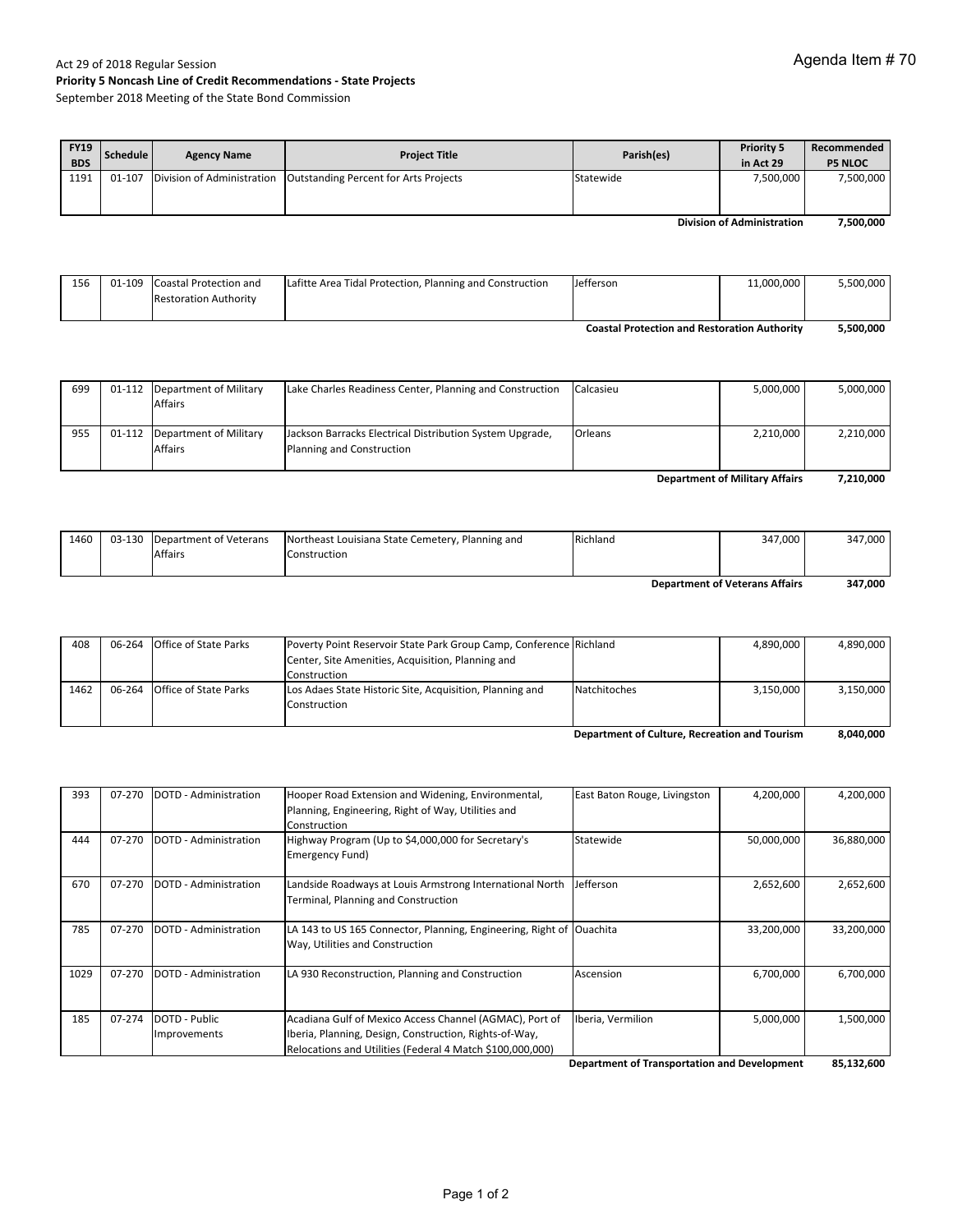# Act 29 of 2018 Regular Session **Priority 5 Noncash Line of Credit Recommendations ‐ State Projects**

September 2018 Meeting of the State Bond Commission

| <b>FY19</b><br><b>BDS</b> | Schedule | <b>Agency Name</b>                                 | <b>Project Title</b>                                                                                              | Parish(es)       | <b>Priority 5</b><br>in Act 29 | Recommended<br><b>P5 NLOC</b> |
|---------------------------|----------|----------------------------------------------------|-------------------------------------------------------------------------------------------------------------------|------------------|--------------------------------|-------------------------------|
| 20                        | 19-601   | LSU Baton Rouge                                    | H.P. Long Field House Renovation, Planning and<br>Construction                                                    | East Baton Rouge | 18,000,000                     | 18,000,000                    |
| 30                        | 19-604N  | New Orleans                                        | LSU Health Sciences Center Interim Hospital Repurposing, Construction                                             | Orleans          | 34,500,000                     | 34,500,000                    |
| $\overline{2}$            |          | Shreveport                                         | 19-6045 LSU Health Sciences Center Medical School B-Building HVAC Replacement, Planning and Caddo<br>Construction |                  | 4,600,000                      | 4,600,000                     |
| 1470                      | 19-604S  | Shreveport                                         | LSU Health Sciences Center Student Study and Wellness Center, Planning and<br>Construction                        | Caddo            | 2,500,000                      | 2,500,000                     |
| 1021                      | 19-618   | Southern University -<br>Shreveport                | Allen Building School of Nursing Renovations, Planning and<br>Construction                                        | Caddo            | 1,500,000                      | 1,500,000                     |
| 11                        | 19-621   | <b>Nicholls State University</b>                   | Stopher Hall Restroom ADA Upgrade, Planning and<br>Construction                                                   | Lafourche        | 1,650,000                      | 1,650,000                     |
| 1416                      | 19-621   | <b>Nicholls State University</b>                   | Renovation of Athletic Training and Meeting Facility,<br>Planning and Construction                                | Lafourche        | 1,850,000                      | 1,850,000                     |
| 199                       | 19-627   | <b>McNeese State University</b>                    | Contraband Bayou Erosion Retaining Wall Phase II, Planning Calcasieu<br>and Construction                          |                  | 2,755,497                      | 2,755,400                     |
| 1461                      | 19-674   | Louisiana Universities<br><b>Marine Consortium</b> | LUMCON Houma Marine Campus, Planning and<br>Construction                                                          | Terrebonne       | 12,100,000                     | 12,100,000                    |
|                           |          |                                                    |                                                                                                                   |                  | <b>Department of Education</b> | 79,455,400                    |

 **193,185,000 Total State P5 NLOC Recommended**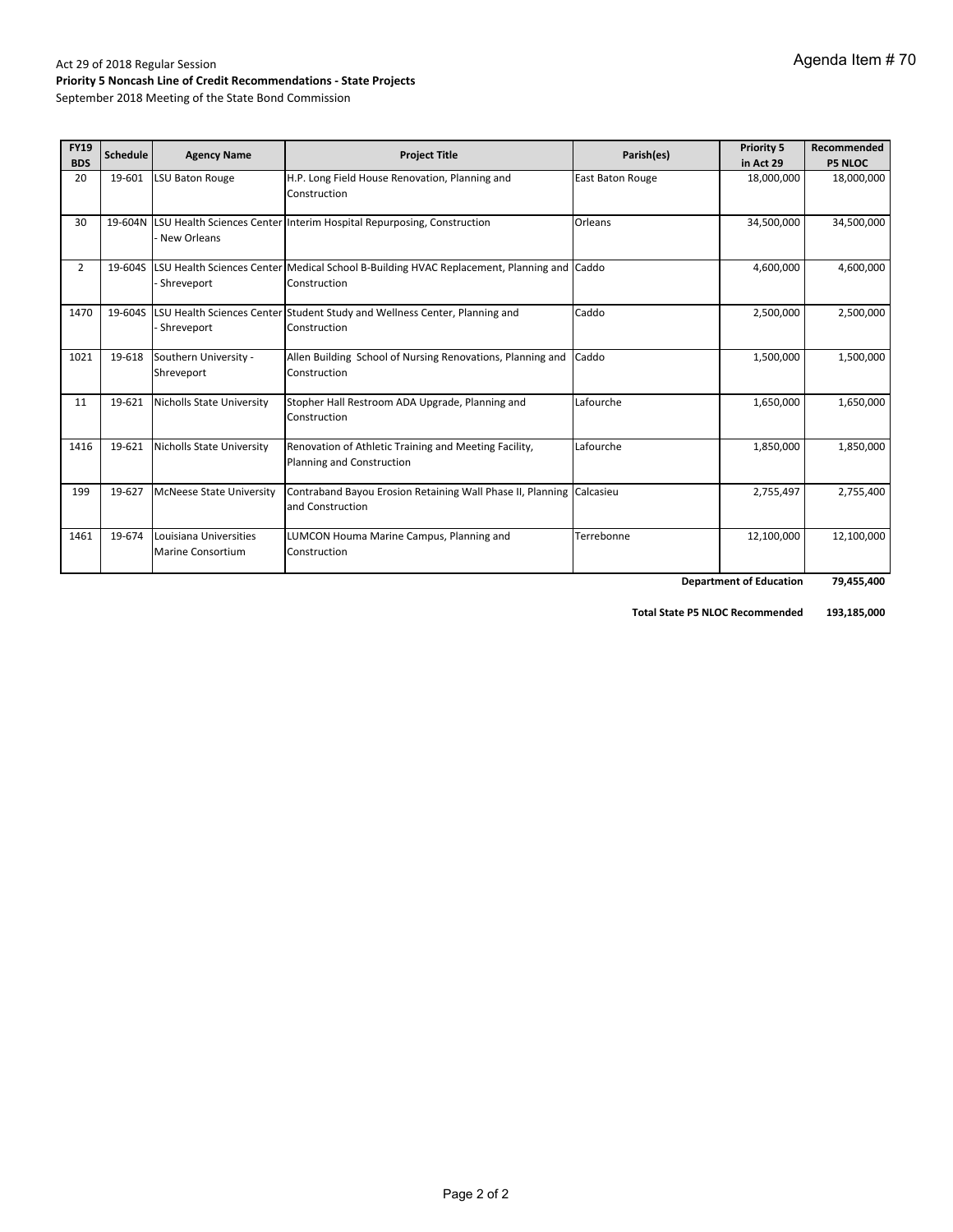| <b>FY19</b><br><b>BDS</b> | Schedule | <b>Agency Name</b>                                            | <b>Project Title</b>                                                                         | Parish(es)           | <b>Priority 5</b><br>in Act 29  | Recommended<br><b>P5 NLOC</b> |
|---------------------------|----------|---------------------------------------------------------------|----------------------------------------------------------------------------------------------|----------------------|---------------------------------|-------------------------------|
| 824                       | 36-L03   | Lafourche Basin Levee<br><b>District</b>                      | Upper Barataria Basin Risk Reduction Project, Planning and<br>Construction                   | St. James            | 3,000,000                       | 3,000,000                     |
| 1135                      | 36-L36   | Lafitte Area Independent<br>Levee District                    | Lower Lafitte (Orange Street) Basin, Planning and<br>Construction                            | Jefferson            | 14,500,000                      | 14,500,000                    |
| 1457                      | 36-P17   | Port of New Orleans                                           | Jourdan Road Terminal Cold Storage Expansion                                                 | <b>Orleans</b>       | 10,000,000                      | 10,000,000                    |
| 622                       | 36-P21   | Port of South Louisiana                                       | Globalplex Dock Access Bridge and Equipment<br>Replacement/Repair, Planning and Construction | St. John The Baptist | 7,705,000                       | 7,705,000                     |
| 546                       | 36-P41   | Jefferson Parish Economic<br>Development and Port<br>District | Jefferson Parish Business Park: Science and Technology<br>Academy and Conference Center      | Jefferson            | 4,000,000                       | 4,000,000                     |
|                           |          |                                                               |                                                                                              |                      | <b>Levee District and Ports</b> | 39,205,000                    |

| 457  | 50-J10     | Calcasieu Parish     | Gravity Sewer Trunk Mains and Pumping Stations South<br>Ward 3 and South Ward 4, Planning and Construction                                        | Calcasieu     | 2,000,000 | 2,000,000 |
|------|------------|----------------------|---------------------------------------------------------------------------------------------------------------------------------------------------|---------------|-----------|-----------|
| 1465 | 50-J15     | Concordia Parish     | Concordia Parish Public Health Center Renovation, Planning<br>and Construction                                                                    | Concordia     | 92,600    | 92,600    |
| 232  | $50 - 123$ | Iberia Parish        | Airport Access Road, Planning and Construction                                                                                                    | Iberia        | 2,560,000 | 2,560,000 |
| 244  | 50-J23     | Iberia Parish        | Sewer System Improvements, Planning and Construction                                                                                              | Iberia        | 200,000   | 200,000   |
| 59   | 50-J26     | Jefferson Parish     | 11th Street Roadway Replacement and Upgrade of<br>Subsurface Drainage System Between Queens and<br>Manhattan Boulevard, Planning and Construction | Jefferson     | 9,375,000 | 9,375,000 |
| 60   | 50-J26     | Jefferson Parish     | Airline Drive (US 61) at 17th Street Canal Drainage Crossing<br>and Railroad Bridge Replacement                                                   | Jefferson     | 5,500,000 | 5,500,000 |
| 69   | 50-J26     | Jefferson Parish     | Brown Avenue Canal Improvements Between the Westbank Jefferson<br>Expressway and Harold Street, Planning and Construction                         |               | 1,600,000 | 1,600,000 |
| 107  | 50-J26     | Jefferson Parish     | Sewer Lift Station Backup Generators - North, Planning and<br>Construction                                                                        | Jefferson     | 7,920,000 | 7,920,000 |
| 115  | 50-J26     | Jefferson Parish     | Woodland West Drainage Improvements, Planning and<br>Construction                                                                                 | Jefferson     | 2,250,000 | 2,250,000 |
| 136  | 50-J26     | Jefferson Parish     | Woodmere Playground Improvements, Planning and<br>Construction                                                                                    | Jefferson     | 690,000   | 690,000   |
| 152  | 50-J28     | Lafayette Parish     | Parish Government Complex, Parish Courthouse, Planning<br>and Construction                                                                        | Lafayette     | 4,500,000 | 4,500,000 |
| 1074 | 50-J39     | Pointe Coupee Parish | False River Ecosystem Restoration Project, Planning and<br>Construction                                                                           | Pointe Coupee | 1,200,000 | 1,200,000 |
| 928  | 50-J49     | St. Landry Parish    | Wastewater Treatment Facility on Harry Guilbeau Road,<br>Planning and Construction                                                                | St. Landry    | 1,000,000 | 1,000,000 |
| 562  | 50-J50     | St. Martin Parish    | Road Improvements on Four-Mile Bayou Road                                                                                                         | St. Martin    | 250,000   | 250,000   |
| 563  | 50-J50     | St. Martin Parish    | Joe Daigre Canal Drainage Improvements, Planning and<br>Construction                                                                              | St. Martin    | 200,000   | 200,000   |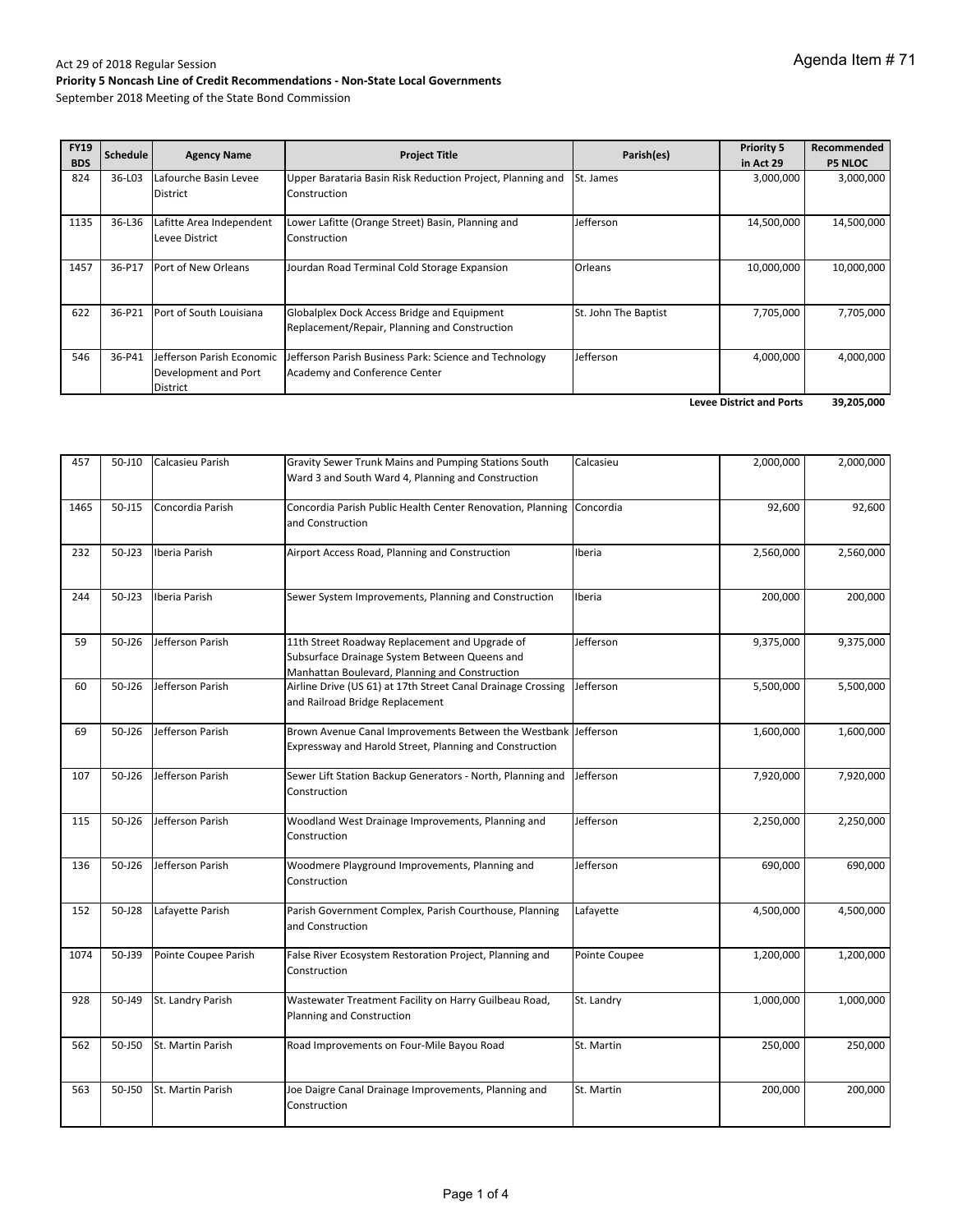| <b>FY19</b><br><b>BDS</b> | <b>Schedule</b> | <b>Agency Name</b>    | <b>Project Title</b>                                                                                                                                                | Parish(es)     | <b>Priority 5</b><br>in Act 29 | Recommended<br><b>P5 NLOC</b> |
|---------------------------|-----------------|-----------------------|---------------------------------------------------------------------------------------------------------------------------------------------------------------------|----------------|--------------------------------|-------------------------------|
| 568                       | 50-J50          | St. Martin Parish     | Butte LaRose Pontoon Bridge Replacement, Planning and<br>Construction                                                                                               | St. Martin     | 200,000                        | 200,000                       |
| 1404                      | 50-J51          | St. Mary Parish       | Infrastructure Improvements and Construction of a<br>Welding Training Center Facility at the Charenton Canal<br><b>Industrial Park</b>                              | St. Mary       | 527,000                        | 500,000                       |
| 966                       | 50-J52          | St. Tammany Parish    | Safe Haven Campus for Behavioral and Mental Health,<br>Planning, Construction and Renovation for Triage                                                             | St. Tammany    | 2,220,000                      | 2,220,000                     |
| 968                       | 50-J52          | St. Tammany Parish    | South Slidell Levee Protection Rehabilitation: (USACE 533d<br>Report or Planning, Land Acquisition, and Construction of<br>Levees West and East of Interstate 10)   | St. Tammany    | 9,858,000                      | 9,858,000                     |
| 739                       | 50-J54          | <b>Tensas Parish</b>  | Lide Road Improvements, Planning and Construction                                                                                                                   | Tensas         | 500,000                        | 500,000                       |
| 1463                      | 50-J54          | <b>Tensas Parish</b>  | Tensas Parish/Port Priority Site Plan, Planning and<br>Construction                                                                                                 | Tensas         | 220,300                        | 220,300                       |
| 1244                      | 50-J55          | Terrebonne Parish     | Westside/Alma Street Drainage, Planning and Construction                                                                                                            | Terrebonne     | 50,000                         | 50,000                        |
| 978                       | 50-J58          | Vernon Parish         | Rehabilitation of Various Streets, Including Country Club,<br>Fullerton, Fullerton Extension, Bellview Road and Bridge<br>Live Oak Drive, Planning and Construction | Vernon         | 260,000                        | 260,000                       |
| 203                       | $50 - 163$      | West Feliciana Parish | West Feliciana Port Infrastructure, Planning, Engineering<br>and Construction                                                                                       | West Feliciana | 2,140,000                      | 2,140,000                     |
|                           |                 |                       |                                                                                                                                                                     |                | Parishwide                     | 55,285,900                    |

| 453 |               | 50-M07 Anacoco      | Street Rehabilitation, Improvements and Construction,<br>Including Liles Road and East Road | Vernon         | 110,000   | 110,000   |
|-----|---------------|---------------------|---------------------------------------------------------------------------------------------|----------------|-----------|-----------|
| 454 |               | 50-M07 Anacoco      | Water Improvements, Planning and Construction                                               | Vernon         | 375,000   | 375,000   |
| 490 | 50-M29        | <b>Bossier City</b> | Louisiana Technology Research Institute                                                     | <b>Bossier</b> | 9,000,000 | 9,000,000 |
| 167 | 50-M38        | Cankton             | Cankton Water System Improvements, Planning and<br>Construction                             | St. Landry     | 189,000   | 189,000   |
| 142 | 50-M39        | Carencro            | Arceneaux Road Drainage Improvements and Utility<br>Relocations, Planning and Construction  | Lafayette      | 300,000   | 300,000   |
| 194 | 50-M45        | Church Point        | Sewer System Improvements, Planning and Construction                                        | Acadia         | 300,000   | 300,000   |
| 694 | 50-M61        | Delhi               | Sapa Drive Extension, Planning and Construction                                             | Richland       | 1,000,000 | 1,000,000 |
| 869 | 50-M68        | Donaldsonville      | Natural Gas System Infrastructure Improvements, Phase II                                    | Ascension      | 1,200,000 | 1,200,000 |
| 251 | 50-MB5 Gretna |                     | Downtown Drainage Improvements, Planning and<br>Construction                                | Jefferson      | 1,500,000 | 1,500,000 |
| 463 |               | 50-MD1 Hornbeck     | West Side Water System Expansion, Planning and<br>Construction                              | Sabine, Vernon | 1,350,000 | 1,350,000 |
| 770 | 50-MH3        | Loreauville         | Loreauville New Fire Station, Planning and Construction                                     | Iberia         | 150,000   | 150,000   |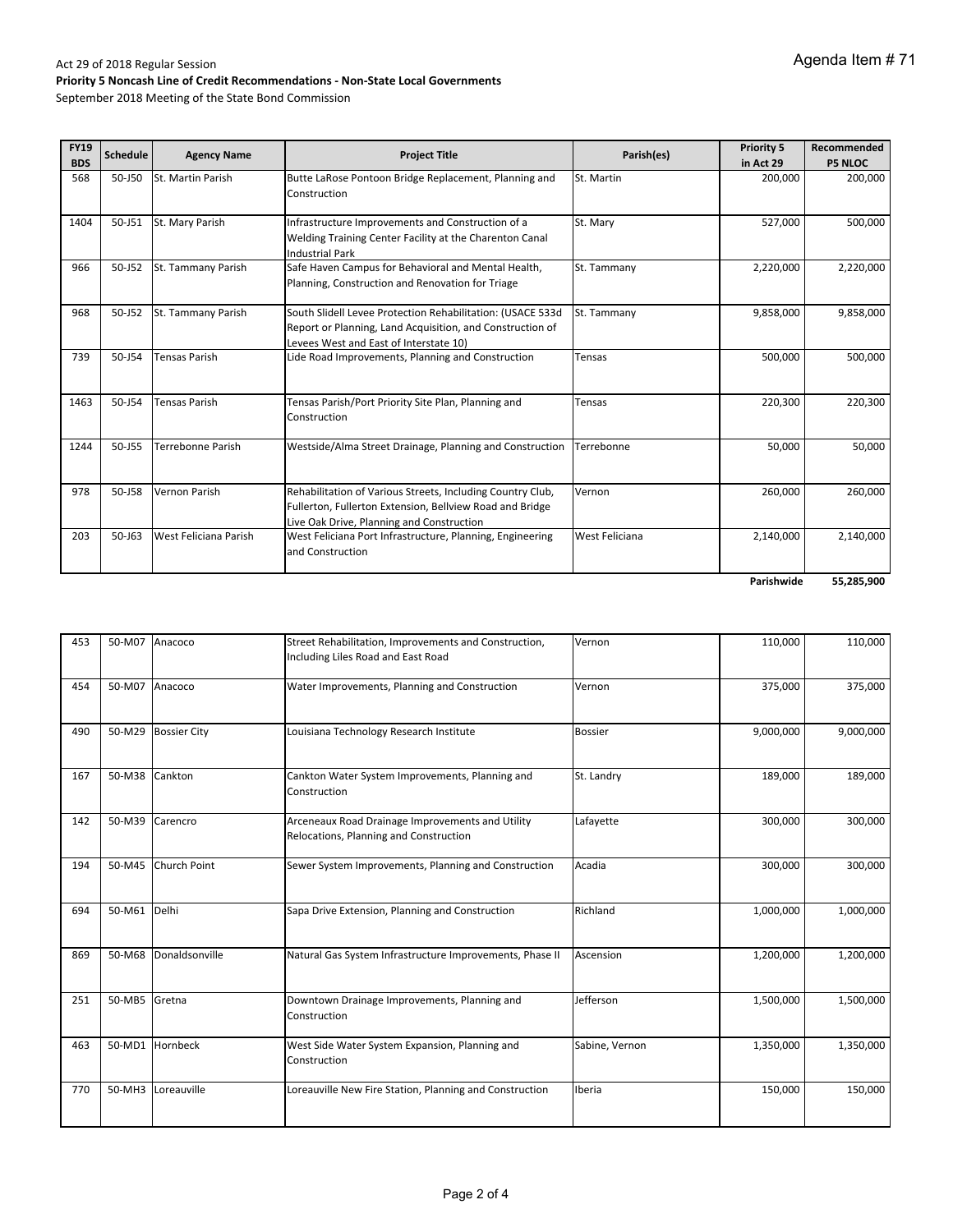| <b>FY19</b><br><b>BDS</b> | <b>Schedule</b> | <b>Agency Name</b>  | <b>Project Title</b>                                                                                                                                | Parish(es)       | Priority 5<br>in Act 29 | Recommended<br><b>P5 NLOC</b> |
|---------------------------|-----------------|---------------------|-----------------------------------------------------------------------------------------------------------------------------------------------------|------------------|-------------------------|-------------------------------|
| 1265                      | 50-MJ6          | Monroe              | Event Center for Flood Recovery, Planning and Construction Ouachita                                                                                 |                  | 15,000,000              | 15,000,000                    |
| 676                       | 50-ML3          | <b>New Orleans</b>  | West Bank Ferry Terminal Renovations, Planning and<br>Construction                                                                                  | Orleans          | 300,000                 | 300,000                       |
| 819                       | 50-ML3          | <b>New Orleans</b>  | New Sewerage and Water Board Power Plant, Planning and<br>Construction                                                                              | Orleans          | 5,000,000               | 5,000,000                     |
| 605                       | 50-MM4 Oil City |                     | Water Distribution System Improvements, Planning and<br>Construction                                                                                | Caddo            | 335,000                 | 335,000                       |
| 606                       | 50-MM4 Oil City |                     | Water Treatment Plant Improvements, Planning and<br>Construction                                                                                    | Caddo            | 500,000                 | 500,000                       |
| 706                       |                 | 50-MM6 Opelousas    | Water Meter Replacement and Upgrades, Planning and<br>Construction                                                                                  | St. Landry       | 1,080,000               | 1,080,000                     |
| 783                       |                 | 50-MM6 Opelousas    | Cherry Street Park Underground Infrastructure Project,<br>Planning and Construction                                                                 | St. Landry       | 1,994,000               | 1,994,000                     |
| 460                       | 50-MS9          | Sulphur             | Upgrade Regional Sewerage Pumping Stations (Arizona and<br>Highway 108), Planning and Construction                                                  | Calcasieu        | 3,400,000               | 1,000,000                     |
| 1288                      |                 | 50-MU4 Ville Platte | Ville Platte Evangeline Recreational District                                                                                                       | Evangeline       | 1,620,000               | 1,620,000                     |
| 1289                      |                 | 50-MU4 Ville Platte | Infrastructure Improvements, Planning and Construction                                                                                              | Evangeline       | 864,000                 | 864,000                       |
| 1469                      | 50-MV2          | <b>West Monroe</b>  | Rehabilitation of Road, Drainage, Sidewalks, and Railroad<br>Crossing on Montgomery Avenue, Reagan Street, and<br>Coleman Avenue from LA 34 to I-20 | Ouachita         | 500,000                 | 500,000                       |
| 749                       |                 | 50-MV3 Westlake     | Compressed Natural Gas Fueling Station, Planning and<br>Construction                                                                                | Calcasieu        | 1,800,000               | 1,800,000                     |
| 351                       |                 | 50-MV4 Westwego     | The WHARF, Planning, Construction, and Site Preparation                                                                                             | Jefferson        | 7,200,000               | 7,200,000                     |
| 358                       |                 | 50-MV4 Westwego     | Emergency Preparedness Building, Planning and<br>Construction                                                                                       | Jefferson        | 600,000                 | 600,000                       |
| 360                       | 50-MV4          | Westwego            | Fire Station, Planning and Construction                                                                                                             | Jefferson        | 300,000                 | 300,000                       |
| 361                       | 50-MV4          | Westwego            | Park Land and Improvements, Including Improvements to<br>Existing Parks and Land Acquisition, Planning and<br>Construction                          | Jefferson        | 723,500                 | 723,500                       |
| 362                       |                 | 50-MV4 Westwego     | Sala Avenue Street and Infrastructure Improvements                                                                                                  | Jefferson        | 850,000                 | 850,000                       |
| 1381                      |                 | 50-MW6 St. Gabriel  | City Council Chambers - New Construction                                                                                                            | Iberville        | 1,440,000               | 1,440,000                     |
| 612                       | 50-MW8 Central  |                     | <b>Administration Building</b>                                                                                                                      | East Baton Rouge | 400,000                 | 400,000                       |
|                           |                 |                     |                                                                                                                                                     |                  | <b>Municipalities</b>   | 56,980,500                    |

| 649 | 50-N18 Iberia Parish Airport | Rehabilitation of Hangar #88 and Associated Parking Lot, | <b>Ilberia</b> | 700.000 | 700.000 |
|-----|------------------------------|----------------------------------------------------------|----------------|---------|---------|
|     | Authority                    | <b>Planning and Construction</b>                         |                |         |         |
|     |                              |                                                          |                |         |         |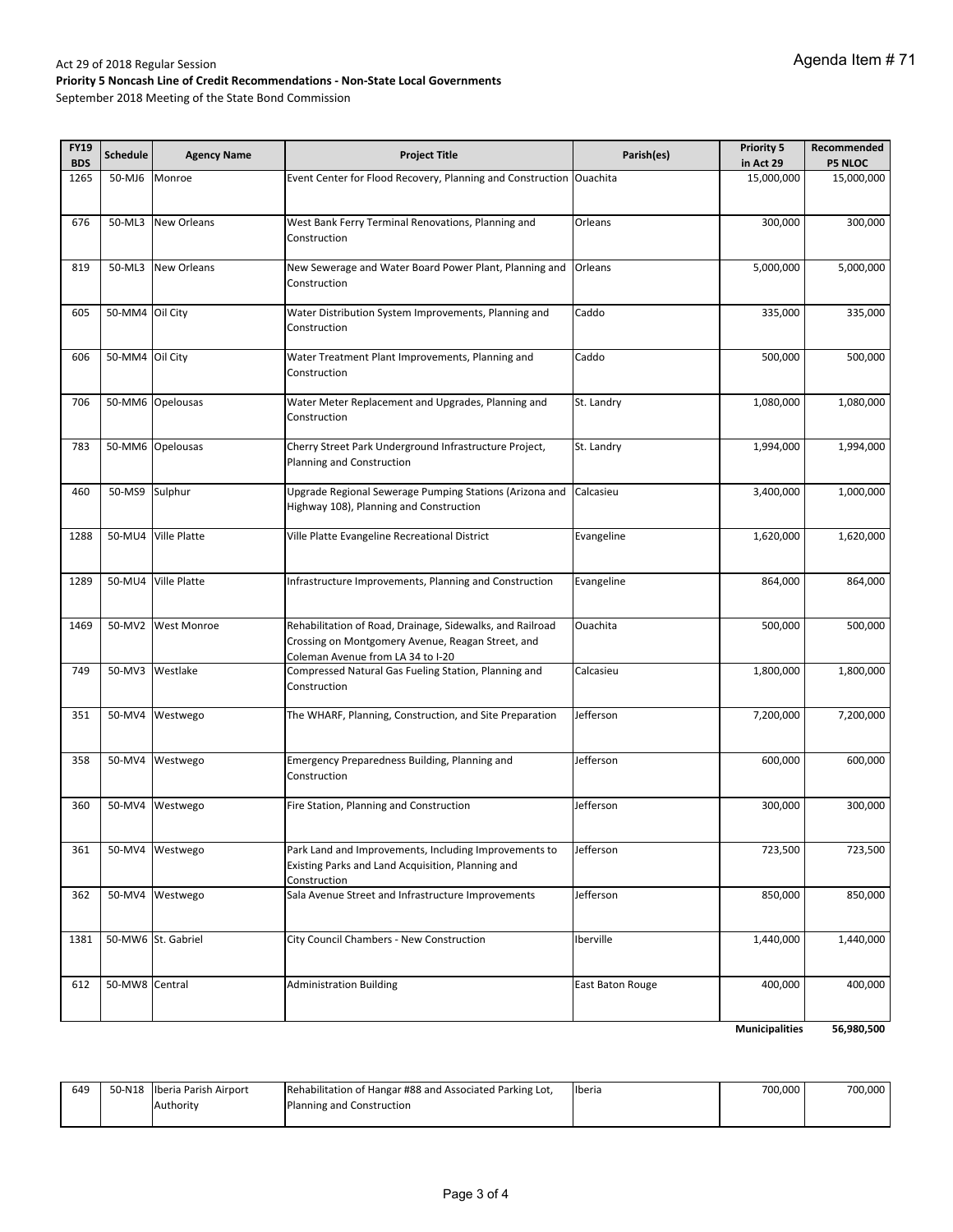September 2018 Meeting of the State Bond Commission

| <b>FY19</b><br><b>BDS</b> | <b>Schedule</b> | <b>Agency Name</b>               | <b>Project Title</b>                                     | Parish(es)              | <b>Priority 5</b><br>in Act 29 | Recommended<br><b>P5 NLOC</b> |
|---------------------------|-----------------|----------------------------------|----------------------------------------------------------|-------------------------|--------------------------------|-------------------------------|
| 468                       | 50-NA2          | Lafayette Airport                | Construction of a New Passenger Facility Terminal at     | Lafayette               | 10,200,000                     | 3,700,000                     |
|                           |                 | Commission                       | Lafayette Regional Airport, Planning and Construction    |                         |                                |                               |
| 1002                      | 50-NDS          | <b>East Baton Rouge Sheriffs</b> | Renovation of Special Operations/Detectives Building,    | <b>East Baton Rouge</b> | 720,000                        | 720,000                       |
|                           |                 | Office                           | Planning and Construction                                |                         |                                |                               |
| 499                       | 50-NP1          | Acadiana Criminalistics          | New Crime Laboratory, Planning, Design, Construction and | Iberia                  | 2,000,000                      | 2,000,000                     |
|                           |                 | <b>Laboratory District</b>       | Equipment                                                |                         |                                |                               |
| 1451                      | 50-NZB          | Livingston Parish Airport        | Livingston Executive Airport, Planning and Construction  | Livingston              | 1,600,000                      | 1,600,000                     |
|                           |                 | <b>District</b>                  |                                                          |                         |                                |                               |
| 713                       | 50-NYN          | <b>Opelousas Heights</b>         | Opelousas Heights Proposed Subdivision, Planning and     | St. Landry              | 715,000                        | 715,000                       |
|                           |                 |                                  | Construction                                             |                         |                                |                               |
|                           |                 |                                  |                                                          |                         | .                              |                               |

**9,435,000 Other Local Governments**

| 1044 | 50-S39 Pointe Coupee Parish | Pointe Coupee Parish School Board Office Relocation, | Pointe Coupee | 1.500.000            | 1,500,000 |
|------|-----------------------------|------------------------------------------------------|---------------|----------------------|-----------|
|      | School Board                | Renovation and Rebuilding Due to Flooding Caused by  |               |                      |           |
|      |                             | Hurricane Gustay, Planning and Construction          |               |                      |           |
|      |                             |                                                      |               | <b>School Boards</b> | 1.500.000 |

**Total P5 NLOC Recommended 162,406,400**